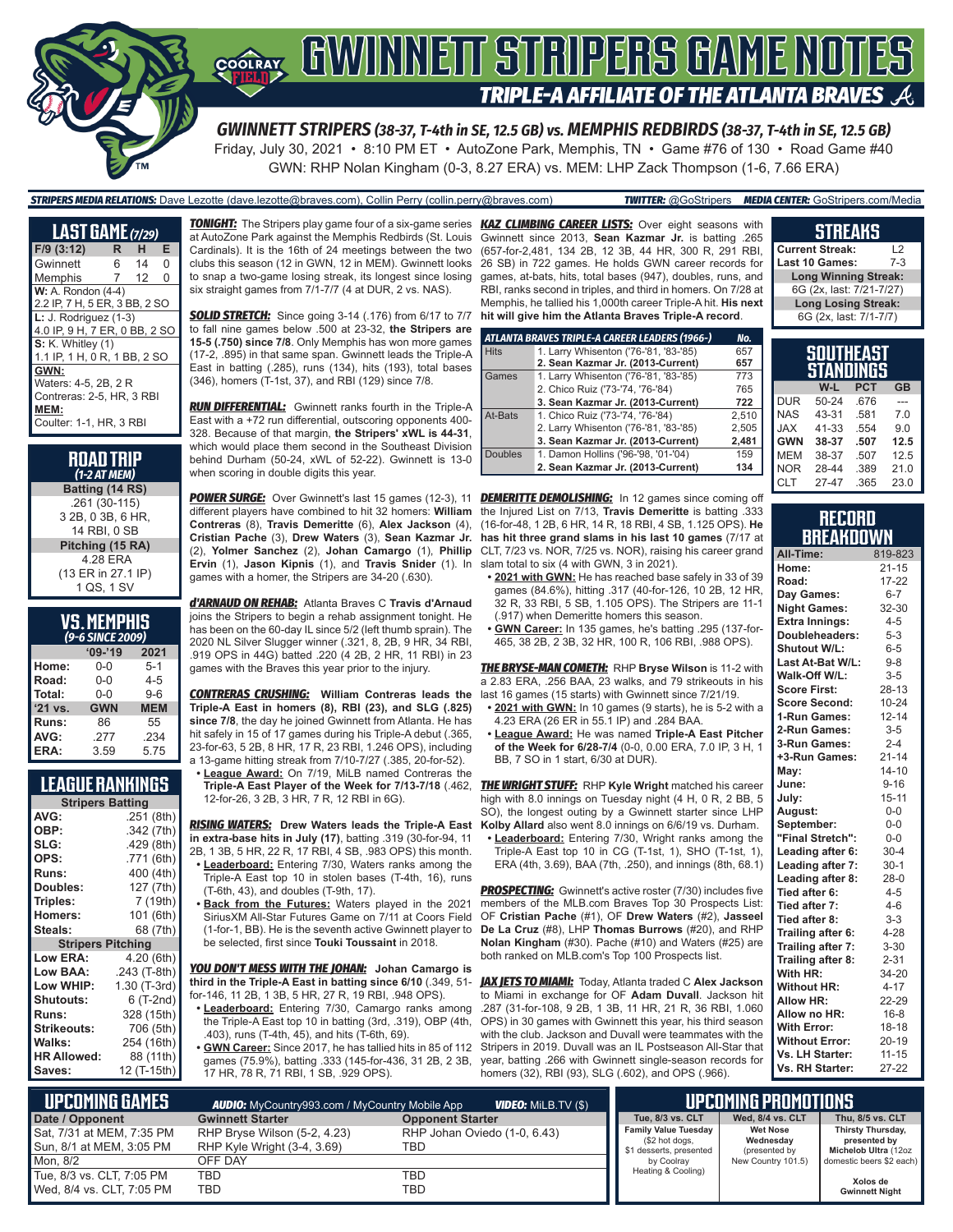

#### *FRIDAY, JULY 30, 2021 AT MEMPHIS*

### **MANAGER MATT TUIASOSOPO**

**Matt Tuiasosopo** is in his first season as Gwinnett manager and his third season as a coach in the Atlanta Braves organization in 2021. He was named the seventh manager in team history on 3/30/21. Tuiasosopo is both the youngest manager in team history (turned 35 on 5/10) and the first former Gwinnett player to manage the club (hit .221 with 19 HR, 73 RBI in 178 games from 2016-17).

Tuiasosopo made his managerial debut in 2019 with Class-A Rome, leading the club to a 65-74 record and earning Atlanta's Bobby Cox Award for minor league manager of the year. He was set to return to Rome in 2020, but was reassigned to the Braves Alternate Training Site at Coolray Field once the MiLB season was canceled.

| Tuiasosopo's Managerial Career | Games | W-L     | <b>PCT</b> | <b>Plavoffs</b> |
|--------------------------------|-------|---------|------------|-----------------|
| With Gwinnett (1 Season):      | 75    | 38-37   | .507       |                 |
| MiLB Career (2 Seasons):       | 214   | 103-111 | 481        |                 |

*All staff bios available in the 2021 Stripers Media Guide*

| EJECTIONS(2)               |                          |                         |  |  |  |
|----------------------------|--------------------------|-------------------------|--|--|--|
| Player/Coach               | Date/Inning              | <b>Umpire</b>           |  |  |  |
| <b>Ryan Goins</b>          | 5/25 vs. MEM, 7th Inning | <b>HP Clint Vondrak</b> |  |  |  |
| <b>MGR Matt Tuiasosopo</b> | 6/3 vs. JAX, 8th Inning  | <b>HP Alex Tosi</b>     |  |  |  |

| TEAM DEFENSE (5TH IN TRIPLE-A EAST)                                                                                  |                                                   |           |                          |            |            |           |           |
|----------------------------------------------------------------------------------------------------------------------|---------------------------------------------------|-----------|--------------------------|------------|------------|-----------|-----------|
| <b>PCT</b>                                                                                                           | G                                                 | ТC        | PO                       | A          | Е          | <b>DP</b> | <b>TP</b> |
| .983                                                                                                                 | 75                                                | 2681      | 1946                     | 690        | 45         | 75        |           |
| <b>Catchers</b>                                                                                                      |                                                   | <b>SB</b> | $\mathsf{cs}$            | <b>ATT</b> | <b>PCT</b> | <b>PB</b> | W-L       |
| Casteel, Ryan                                                                                                        |                                                   |           | $\Omega$                 |            | .000       |           | $1 - 1$   |
| Contreras, William                                                                                                   |                                                   | 4         | Ω                        | 4          | .000       | 2         | $9 - 1$   |
| d'Arnaud. Travis                                                                                                     |                                                   | 0         | Ω                        | U          |            | U         | $0 - 0$   |
| Jackson, Alex                                                                                                        |                                                   | 10        | 4                        | 14         | .286       |           | $11 - 12$ |
| Lucroy, Jonathan                                                                                                     |                                                   | 18        | 5                        | 23         | .217       |           | $8 - 15$  |
| Martinez, Carlos                                                                                                     |                                                   | 3         | 0                        | 3          | .000       |           | $2 - 1$   |
| Morales, Jonathan                                                                                                    |                                                   | 10        | 3                        | 13         | .231       |           | 7-7       |
| Total:                                                                                                               |                                                   | 46        | 12                       | 58         | .207       |           | 38-37     |
| Outfield Assists (21):<br>Waters (8), Demeritte (4), Ervin (4), Sanchez (2),<br>Almonte (1), Inciarte (1), Pache (1) |                                                   |           |                          |            |            |           |           |
| Pitcher Pickoffs (2):                                                                                                |                                                   |           | Y. Lopez (1), Muller (1) |            |            |           |           |
|                                                                                                                      | Catcher Pickoffs (2):<br>Casteel (1), Jackson (1) |           |                          |            |            |           |           |

# **STARTS**

|     | <b>By Batting Order</b>                                                                                                                                  |
|-----|----------------------------------------------------------------------------------------------------------------------------------------------------------|
| 1:  | Waters (51), Pache (10), Inciarte (6), Arcia (5), Almonte (1), Ervin (1), Sanchez (1)                                                                    |
| 2:  | Kipnis (22), Pache (22), Arcia (12), Goins (7), Demeritte (3), Waters (3),                                                                               |
|     | Almonte (1), Camargo (1), Ervin (1), Gore (1), Heredia (1) Sanchez (1)                                                                                   |
| 3:  | Arcia (33), Camargo (28), Demeritte (4), Jackson (3), Kipnis (3), Lucroy (3),                                                                            |
|     | Contreras (1)                                                                                                                                            |
| 4:  | Camargo (26), Jackson (17), Demeritte (13), Lucroy (5), Kipnis (4), Almonte (3),                                                                         |
|     | Casteel (3), Contreras (3), Kazmar Jr. (1)                                                                                                               |
| 5:  | Lucroy (13), Contreras (11), Goins (10), Kazmar Jr. (9), Almonte (8), Jackson (8),                                                                       |
|     | Kipnis (5), Demeritte (4), Camargo (2), Snider (2), Casteel (1), Ervin (1),                                                                              |
|     | Sanchez (1)                                                                                                                                              |
| 6:  | Goins (17), Kazmar Jr. (10), Ervin (8), Snider (8), Casteel (7), Demeritte (5),                                                                          |
| 7:  | Lucroy (5), Almonte (4), Waters (4), Pache (3), Sanchez (3), Jackson (1)<br>Ervin (20), Kazmar Jr. (14), Goins (10), Snider (9), Sanchez (8), Pache (5), |
|     | Casteel (3), Demeritte (3), Morales (2), Almonte (1)                                                                                                     |
| 8:  | Sanchez (24), Ervin (10), Morales (10), Kazmar Jr. (9), Snider (6), Goins (5),                                                                           |
|     | Casteel (4), Gore (4), Brugman (1), Martinez (1), Unroe (1)                                                                                              |
| 9:  | Starting Pitchers (45), Sanchez (10), Morales (8), Snider (3), Casteel (2),                                                                              |
|     | Gore (2), Kazmar Jr. (2), Martinez (2), Unroe (1)                                                                                                        |
|     | <b>By Position</b>                                                                                                                                       |
| C:  | Jackson (23), Lucroy (23), Morales (14), Contreras (10), Martinez (3), Casteel (2)                                                                       |
| 1B: | Camargo (32), Casteel (16), Snider (10), Kazmar Jr. (8), Morales (4), Lucroy (2),                                                                        |
|     | Unroe (2), Goins (1)                                                                                                                                     |
| 2B: | Kipnis (26), Goins (19), Sanchez (16), Kazmar Jr. (13), Arcia (1)                                                                                        |
| 3B: | Kazmar Jr. (23), Camargo (22), Sanchez (17), Goins (8), Arcia (3), Morales (2)                                                                           |
| SS: | Arcia (41), Goins (21), Sanchez (11), Camargo (1), Kazmar Jr. (1)                                                                                        |
| LF: | Waters (20), Ervin (19), Almonte (9), Gore (7), Snider (7), Kipnis (5), Arcia (4),                                                                       |
|     | Demeritte (2), Heredia (1), Sanchez (1)                                                                                                                  |
| CF: | Pache (38), Waters (26), Ervin (6), Inciarte (5)                                                                                                         |
| RF: | Demeritte (28), Ervin (15), Waters (12), Almonte (8), Snider (8), Sanchez (3),                                                                           |
|     | Camargo (1)                                                                                                                                              |
| DH: | Jackson (6), Contreras (5), Kipnis (3), Snider (3), Casteel (2), Demeritte (2),                                                                          |
|     | Pache (2), Almonte (1), Arcia (1), Brugman (1), Camargo (1), Ervin (1),                                                                                  |
|     | Inciarte (1), Lucroy (1)                                                                                                                                 |

|               | VS.2021 OPPONENTS                                                          |           |          |               |         |       |         |  |  |  |  |  |  |  |
|---------------|----------------------------------------------------------------------------|-----------|----------|---------------|---------|-------|---------|--|--|--|--|--|--|--|
|               | <b>Total</b><br><b>Total</b><br><b>Road</b><br>Home<br><b>Road</b><br>Home |           |          |               |         |       |         |  |  |  |  |  |  |  |
| <b>CHA</b>    | ---                                                                        | $11 - 1$  | $11 - 1$ | COL           |         |       |         |  |  |  |  |  |  |  |
| DUR           | ---                                                                        | $1 - 5$   | $1 - 5$  | LOU           | $4 - 2$ | ---   | $4 - 2$ |  |  |  |  |  |  |  |
| <b>JAX</b>    | $1 - 5$                                                                    | ---       | $1 - 5$  | <b>MW DIV</b> | $4 - 2$ | $0-0$ | $4 - 2$ |  |  |  |  |  |  |  |
| <b>IMEM</b>   | $5 - 1$                                                                    | $4 - 5$   | $9-6$    |               |         |       |         |  |  |  |  |  |  |  |
| <b>NAS</b>    | $6-6$                                                                      | $0-6$     | $6 - 12$ |               |         |       |         |  |  |  |  |  |  |  |
| <b>NOR</b>    | $5 - 1$                                                                    | $1 - 5$   | $6-6$    |               |         |       |         |  |  |  |  |  |  |  |
| <b>SE DIV</b> | $17 - 13$                                                                  | $17 - 22$ | 34-35    |               |         |       |         |  |  |  |  |  |  |  |

### **LAST AT-BAT WINS** *(9)*

| The Stripers are 9-8 (.529) in games decided in the last at-bat in 2021. |                          |                                         |  |  |  |  |  |  |  |  |
|--------------------------------------------------------------------------|--------------------------|-----------------------------------------|--|--|--|--|--|--|--|--|
| Date/Opponent                                                            | <b>Score</b>             | <b>Game-Winning Play</b>                |  |  |  |  |  |  |  |  |
| 5/4 at Charlotte                                                         | 10-9 (12th)              | Almonte scores on E4 (Reynolds)         |  |  |  |  |  |  |  |  |
| 5/9 at Charlotte                                                         | 12-9 (10th)              | Camargo RBI single                      |  |  |  |  |  |  |  |  |
| 5/14 vs. Louisville                                                      | $2-1$ (8th)              | Arcia solo HR                           |  |  |  |  |  |  |  |  |
| 5/16 vs. Louisville                                                      | 5-4 $(9th)*$             | Arcia walk-off solo HR                  |  |  |  |  |  |  |  |  |
| 5/25 vs. Memphis                                                         | $2-1$ (9th) <sup>*</sup> | Kazmar walk-off single                  |  |  |  |  |  |  |  |  |
| 6/9-G2 at Memphis                                                        | $3-1$ (8th)              | Waters RBI single                       |  |  |  |  |  |  |  |  |
| 6/18 vs. Nashville                                                       | 8-7 (10th)*              | Arcia scores on E4 (Hiura on Lucroy FC) |  |  |  |  |  |  |  |  |
| 6/30 at Durham                                                           | $2-1$ (9th)              | Pache RBI single                        |  |  |  |  |  |  |  |  |
| 7/18 at Charlotte                                                        | 13-12 (9th)              | Contreras RBI double                    |  |  |  |  |  |  |  |  |
|                                                                          |                          |                                         |  |  |  |  |  |  |  |  |

*\*Denotes "walk-off" win*

# **GWINNETT PLAYERS USED** *(53 IN 2021)*

|                     | Pitchers (30)    | Position (23)      |                   |  |  |  |  |
|---------------------|------------------|--------------------|-------------------|--|--|--|--|
| Arano, Victor       | Kingham, Nolan   | Almonte, Abraham   | Lucroy, Jonathan  |  |  |  |  |
| Biddle, Jesse       | Lee, Dylan       | Arcia, Orlando     | Martinez, Carlos  |  |  |  |  |
| Bradford, Chasen    | Lopez, Yoan      | Brugman, Jaycob    | Morales, Jonathan |  |  |  |  |
| Burrows, Thomas     | Martin, Chris    | Camargo, Johan     | Pache, Cristian   |  |  |  |  |
| Chavez, Jesse       | Minter, A.J.     | Casteel, Ryan      | Sanchez, Yolmer   |  |  |  |  |
| Davidson. Tucker    | Muller, Kyle     | Contreras, William | Snider, Travis    |  |  |  |  |
| De La Cruz, Jasseel | Newcomb, Sean    | Demeritte, Travis  | Unroe, Riley      |  |  |  |  |
| Edwards Jr Carl     | Roark, Tanner    | Ervin, Phillip     | Waters, Drew      |  |  |  |  |
| Flaa, Jav           | Rodriguez, Jose  | Goins, Ryan        |                   |  |  |  |  |
| Greene, Shane       | Santana, Edgar   | Gore, Terrance     |                   |  |  |  |  |
| Hernandez, Daysbel  | Tice. Tv         | Heredia, Guillermo |                   |  |  |  |  |
| Horacek, Mitch      | Toussaint, Touki | Inciarte, Ender    |                   |  |  |  |  |
| Johnstone, Connor   | Webb, Jacob      | Jackson, Alex      |                   |  |  |  |  |
| Jones, Nate         | Wilson, Bryse    | Kazmar Jr., Sean   |                   |  |  |  |  |
| Kelley, Trevor      | Wright, Kyle     | Kipnis, Jason      |                   |  |  |  |  |
|                     |                  |                    |                   |  |  |  |  |

*Italics = Player no longer in Braves organization*

### **BASS-LANTA**

**ATLANTA BRAVES REHAB ASSIGNMENTS** *(7 IN 2021)* **Player Injury (IL Date)** RHP Chris Martin RT Shoulder Inflammation (4/7) 5/5-5/11<br>CF Ender Inciarte Strained I T Hamstring (4/17) 5/6-5/12 OF Ender Inciarte Strained LT Hamstring (4/17) 5/6-5<br>OF Guillermo Heredia RT Hamstring Inflammation (5/1) 5/14 OF Guillermo Heredia RT Hamstring Inflammation (5/1) 5/14<br>C Alex Jackson Strained LT Hamstring (5/2) 5/21-6/9, 6/30-7/20 C Alex Jackson Strained LT Hamstring (5/2) 5/21-6/9<br>CF Cristian Pache RT Hamstring Inflammation (5/14) 5/29-6/1 OF Cristian Pache RT Hamstring Inflammation (5/14)<br>RHP Touki Toussaint RT Shoulder Strain (3/26) RHP Touki Toussaint RT Shoulder Strain (3/26) 6/22-7/15<br>C Travis d'Arnaud LT Thumb Sprain (5/2) 7/30-LT Thumb Sprain (5/2) **26 players have played for both Gwinnett and Atlanta in 2021:** OF Abraham Almonte INF/OF Orlando Arcia LHP Jesse Biddle INF Johan Camargo RHP Jesse Chavez C William Contreras LHP Tucker Davidson RHP Carl Edwards Jr. RHP Jay Flaa RHP Shane Greene OF Guillermo Heredia OF Ender Inciarte C Alex Jackson RHP Nate Jones INF Sean Kazmar Jr. C Jonathan Lucroy RHP Chris Martin LHP Kyle Muller (MLB Debut) LHP Sean Newcomb OF Cristian Pache RHP Edgar Santana RHP Ty Tice RHP Touki Toussaint RHP Jacob Webb RHP Bryse Wilson RHP Kyle Wright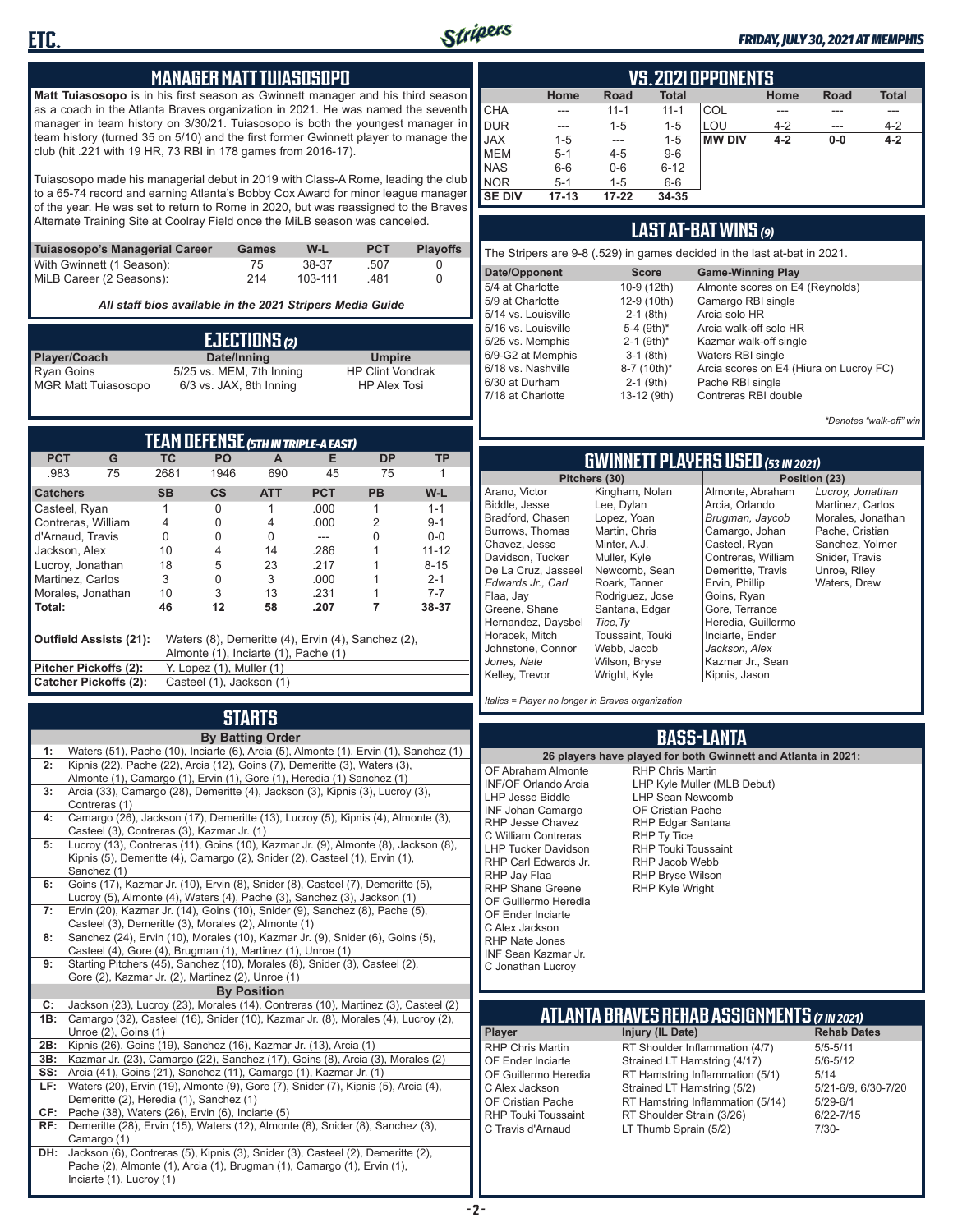## **STARTING PITCHER**



#### *FRIDAY, JULY 30, 2021 AT MEMPHIS*

# **39****NOLAN KINGHam**

**B/T:** R/R **BORN:** 8/18/96 in Las Vegas, NV (Age 24) **HT:** 6-4 **ACQUIRED:** Braves' 12th Round Pick in 2018 June draft out of the University of Texas (Austin, TX). **BIO ON PAGE 66 OF MEDIA GUIDE**

**TONIGHT'S START:** Kingham makes his fifth start with Gwinnett in game four of a six-game series at Memphis ... Is seeking his first career Triple-A win ... It is his 14th start overall this year between Gwinnett and Double-A Mississippi (5-4, 3.66 ERA, .259 BAA) ... All-time as a starter, is 12-16 with a 3.88 ERA and .262 BAA in 43 starts, including four complete games and three CG shutouts.

*PROSPECTING:* Kingham is ranked Atlanta's No. 30 prospect by MLB.com. Entering 2021, he was ranked by *Baseball America* as having the "Best Control" in the system.

*2021 WITH MISSISSIPPI:* Opened with the M-Braves and went 5-1 with a 2.29 ERA and .234 BAA in nine starts from 5/6-6/23 ... In his last six starts, went 4-0 with a 1.15 ERA and .208 BAA ... Did not allow a run over his final 27.0 IP with Mississippi, spanning four starts ... As of 6/28, ranked among Double-A South pitching leaders in innings (1st, 55.0), wins (T-1st, 5), winning percentage (T-2nd, .833), ERA (5th, 2.29), and WHIP (6th, 1.04) ... Named the Double-A South Pitcher of the Month for June (3-0, 0.83 ERA, 0.83 WHIP, .193 BAA in 5 starts).

*2021 WITH GWINNETT:* Promoted to Gwinnett on 6/29 and made his Triple-A debut that night at Durham (loss, 3.1 IP, 9 H, 6 ER, 2 HR, 2 BB, 2 SO) ... In that 6/29 outing, saw his scoreless streak snapped at 28.0 IP.

*CAREER HIGHLIGHTS:* **2018:** Made his pro debut with Rookie-level Danville (2-0, 4.56 ERA, .297 BAA in 11G, 3 starts) ... **2019:** Combined to go 7-12 with a 3.92 ERA and .260 BAA in 27 starts between Class-A Rome (1-1, 0.56 ERA in 3 starts), Advanced-A Florida (4-8, 4.43 ERA, 3 CG in 18 starts), and Double-A Mississippi (2-3, 3.79 ERA, 1 CG in 6 starts) ... Named Florida State League Pitcher of the Week on 6/2 (2-hit CG SHO on 5/31 vs. Palm Beach) ... **2020:** Was not included in the Braves' 60-man player pool and was not at the Alternate Training Site.

|              | <b>KINGHAM'S OVERALL STATS</b>                                                                        |         |      |       |    |    |     |      |      |  |  |  |  |  |
|--------------|-------------------------------------------------------------------------------------------------------|---------|------|-------|----|----|-----|------|------|--|--|--|--|--|
| Year         | <b>WHIP</b><br>G/GS<br><b>HR</b><br><b>SO</b><br><b>BB</b><br><b>ERA</b><br><b>BAA</b><br>W-L<br>Team |         |      |       |    |    |     |      |      |  |  |  |  |  |
| 12021        | Mississippi (AA)                                                                                      | $5-1$   | 2.29 | 9/9   |    | 9  | 37  | .234 | 1.04 |  |  |  |  |  |
|              | Gwinnett (AAA)                                                                                        | $0 - 3$ | 8.27 | 4/4   |    | 9  | 11  | .333 | 1.96 |  |  |  |  |  |
| MiLB Career: |                                                                                                       | 14-16   | 3.91 | 51/43 | 20 | 61 | 182 | .263 | 1.24 |  |  |  |  |  |
| MLB Career:  |                                                                                                       | $0 - 0$ |      | 0/0   |    |    |     |      |      |  |  |  |  |  |

| <b>KINGHAM'S 2021 SPLITS (WITH GWINNETT)</b> |                    |                  |                     |  |  |  |  |  |  |  |  |
|----------------------------------------------|--------------------|------------------|---------------------|--|--|--|--|--|--|--|--|
| Home:                                        | 0-2, 6.23 ERA (3G) | Road:            | 0-1, 16.20 ERA (1G) |  |  |  |  |  |  |  |  |
| Day:                                         | 0-1, 5.40 ERA (1G) | Night:           | 0-2, 9.53 ERA (3G)  |  |  |  |  |  |  |  |  |
| Starter:                                     | 0-3, 8.27 ERA (4G) | <b>Reliever:</b> | $0-0, - -$ ERA (0G) |  |  |  |  |  |  |  |  |
| Vs. LHB:                                     | .394 BAA, 2 HR     | Vs. RHB:         | .278 BAA, 2 HR      |  |  |  |  |  |  |  |  |

| 'KINGHAM VS. MEMPHIS . |       |            |  |      |     |          |          |           |           |           |  |  |  |
|------------------------|-------|------------|--|------|-----|----------|----------|-----------|-----------|-----------|--|--|--|
|                        | W-L   | <b>ERA</b> |  | G GS | IP. | H        | ER       | <b>HR</b> | <b>BB</b> | <b>SO</b> |  |  |  |
| 2021:                  | $0-0$ | $ -$       |  | - 0  | 0.0 |          |          |           |           |           |  |  |  |
| Career:                | $0-0$ | $-1 - 1$   |  | 0    | 0.0 | $\Omega$ | $\Omega$ |           |           |           |  |  |  |

|                 | <b>KINGHAM'S HIGHS &amp; LOWS</b> |                                      |  |  |  |  |  |  |  |  |  |  |
|-----------------|-----------------------------------|--------------------------------------|--|--|--|--|--|--|--|--|--|--|
|                 | <b>Season</b>                     | Career (MiLB and MLB)                |  |  |  |  |  |  |  |  |  |  |
| IP:             | 8.2 (6/12 at BLX)                 | 9.0 (4x, last: 9/1/19, MIS vs. CHAT) |  |  |  |  |  |  |  |  |  |  |
| $\mathsf{Iso}:$ | 6 (3x, last: 6/23 vs. TNS)        | 11 (5/20/19, FLA at TAM)             |  |  |  |  |  |  |  |  |  |  |
| BB:             | 4 (2x, last: 7/6 vs. NAS)         | 4 (4x, last: 7/6/21, GWN vs. NAS)    |  |  |  |  |  |  |  |  |  |  |
| IH:             | 9 (6/29 at DUR)                   | 10 (4/25/19, FLA at STL)             |  |  |  |  |  |  |  |  |  |  |
| <b>IER:</b>     | 6 (6/29 at DUR)                   | 7 (4x, last: 8/21/19, MIS vs. PNS)   |  |  |  |  |  |  |  |  |  |  |
| Low-Hit CG:     | None                              | 2 H (5/31/19, FLA vs. PMB)           |  |  |  |  |  |  |  |  |  |  |
| Low-R CG:       | None                              | 0 R (3x, last: 6/18/19, FLA at DBT)  |  |  |  |  |  |  |  |  |  |  |

| <b>KINGHAM AT THE PLATE</b>                                                                  |      |   |          |          |          |  |  |  |  |  |  |  |  |
|----------------------------------------------------------------------------------------------|------|---|----------|----------|----------|--|--|--|--|--|--|--|--|
| <b>BB</b><br><b>SO</b><br>3B<br><b>HR</b><br><b>RBI</b><br>AVG.<br>2B<br>н<br><b>AB</b><br>R |      |   |          |          |          |  |  |  |  |  |  |  |  |
| 2021 w/GWN:                                                                                  | .000 | 2 | $\Omega$ | $\Omega$ | $\Omega$ |  |  |  |  |  |  |  |  |
| MiLB Career:                                                                                 | .000 |   | 0        |          |          |  |  |  |  |  |  |  |  |
| MLB Career:                                                                                  |      |   |          |          |          |  |  |  |  |  |  |  |  |

|             |                |               |     |   |   |    |           |           |           |           | <b>KINGHAM'S 2021 STARTS (ALL LEVELS)</b> |              |                                                   |
|-------------|----------------|---------------|-----|---|---|----|-----------|-----------|-----------|-----------|-------------------------------------------|--------------|---------------------------------------------------|
| <b>Team</b> | Date/Opp.      | <b>Result</b> | IP  | н | R | ER | <b>HR</b> | <b>BB</b> | <b>SO</b> | NP-S      | Opp. Starter                              | <b>Final</b> | <b>Notes</b>                                      |
| <b>MIS</b>  | 5/6 vs. PNS    | L. 0-1        | 4.0 |   | 4 |    |           | Δ         | 6         | 81-50     | Jake Eder                                 | L. 1-5       | All ER allowed in 5th, did not record an out.     |
| <b>MIS</b>  | 5/12 at BLX    | W. 1-1        | 5.0 |   |   |    |           | 0         | 4         | 80-52     | Noah Zavolas                              | W. 6-3       | Exited with 3-2 lead after 5.0 innings.           |
| <b>MIS</b>  | 5/19 vs. CHA   | <b>ND</b>     | 7.0 | 8 |   |    |           |           |           | 79-54     | Nick Lodolo                               | W. 4-3       | Tossed 6.0 scoreless innings (3 runs in 7th).     |
| <b>MIS</b>  | 5/25 vs. MTG   | W. 2-1        | 6.1 |   |   |    |           | 0         | .h        | 83-58     | <b>Tobias Mvers</b>                       | W. 4-3       | Five of seven hits allowed were singles.          |
| <b>MIS</b>  | 6/1 at PNS     | <b>ND</b>     | 4.2 | 8 |   |    |           |           |           | $90 - 61$ | <b>Jake Eder</b>                          | $L.3 - 4$    | Faced 22 batters while recording 14 outs.         |
| <b>MIS</b>  | 6/6 at PNS     | <b>ND</b>     | 6.0 | 3 |   |    |           |           |           | 79-60     | Jake Eder                                 | W. 4-3       | Lone run allowed was a lead-off HR in 1st.        |
| <b>MIS</b>  | $6/12$ at BLX  | W. 3-1        | 8.2 | 4 |   |    |           | 0         | .h        | 91-68     | Ethan Small                               | W. 3-0       | Was one out shy of fourth career CG shutout.      |
| <b>MIS</b>  | $6/18$ vs. BIR | W. 4-1        | 6.0 | 3 |   |    |           |           | 6         | 82-61     | <b>Emilio Vargas</b>                      | W. 8-4       | Struck out the side in the 2nd inning.            |
| <b>MIS</b>  | $6/23$ vs. TNS | W. 5-1        | 7.1 | 5 |   |    | 0         |           | 6         | 91-67     | Cam Sanders                               | W. 3-0       | Extended scoreless inning streak to 27.0 IP.      |
| <b>GWN</b>  | 6/29 at DUR    | $L, 0-1$      | 3.1 | 9 | 6 | 6  |           |           |           | 82-51     | Joe Ryan                                  | $L, 3-8$     | Scoreless streak snapped at 28.0 IP in AAA debut. |
| <b>GWN</b>  | 7/6 vs. NAS    | $L, 0-2$      | 4.0 | 3 | 4 |    |           | 4         |           | 72-45     | Ethan Small                               | $L.0-8$      | Allowed 3-run HR to Jamie Westbrook in 4-run 3rd. |
| <b>GWN</b>  | 7/11 vs. NAS   | $L. 0-3$      | 5.0 | 6 | 3 |    |           | っ         | 4         | 77-55     | Aaron Ashby                               | $L. 0-7$     | Had yet to receive a run of support with GWN.     |
| <b>GWN</b>  | 7/24 vs. NOR   | <b>ND</b>     | 4.0 | 5 |   |    |           |           |           | 74-50     | Dean Kremer                               | W. 5-2       | Two of five hits allowed were doubles.            |

|                        | <b>STRIPERS STARTING PITCHERS (11 IN 2021)</b> |            |                   |          |         |                             |                            |                                                     |  |  |  |  |  |
|------------------------|------------------------------------------------|------------|-------------------|----------|---------|-----------------------------|----------------------------|-----------------------------------------------------|--|--|--|--|--|
| <b>Pitcher</b>         | W-L                                            | <b>ERA</b> | <b>GS</b>         | QS       |         | <b>Team W-L Run Support</b> | <b>Last Gwinnett Start</b> | <b>Final Line</b>                                   |  |  |  |  |  |
| <b>Burrows. Thomas</b> | $0 - 0$                                        | 0.00       |                   |          | $1 - 0$ | $0.00$ RPG $(0$ Tot.)       | 7/21-G1 vs. NOR (ND)       | 1.0 IP. 0 H. 1 R. 0 ER. 3 BB. 2 SO (32p/13s)        |  |  |  |  |  |
| Davidson, Tucker       | $2 - 1$                                        | 0.90       | 3                 | 3        | $2 - 1$ | 5.33 RPG (16 Tot.)          | 5/23 at NAS (L)            | 6.0 IP, 1 H, 1 R, 1 ER, 1 BB, 9 SO, 1 HR (82p/51s)  |  |  |  |  |  |
| De La Cruz, Jasseel    | $0 - 2$                                        | 6.33       | $12 \overline{ }$ | $\Omega$ | $6-6$   | 2.25 RPG (27 Tot.)          | 7/28 at MEM (ND)           | 5.0 IP. 7 H. 5 R. 5 ER. 1 BB. 4 SO. 1 HR (75p/43s)  |  |  |  |  |  |
| Johnstone, Connor      | $1 - 6$                                        | 7.63       | 10                | $\Omega$ | $3 - 7$ | 2.00 RPG (20 Tot.)          | 6/23-G2 at NOR (L)         | 2.2 IP, 7 H, 5 R, 5 ER, 1 BB, 2 SO, 2 HR (49p/34s)  |  |  |  |  |  |
| Kingham, Nolan         | $0 - 3$                                        | 8.27       | 4                 | $\Omega$ | $1 - 3$ | 0.75 RPG (3 Tot.)           | 7/24 vs. NOR (ND)          | 4.0 IP, 5 H, 2 R, 2 ER, 1 BB, 1 SO, 1 HBP (74p/50s) |  |  |  |  |  |
| Muller, Kyle           | $2 - 2$                                        | 3.92       | 9                 | 2        | $7 - 2$ | 4.22 RPG (38 Tot.)          | 7/14 at CLT (ND)           | 4.0 IP, 1 H, 0 R, 2 BB, 4 SO, 1 WP (71p/44s)        |  |  |  |  |  |
| Roark, Tanner          | $0 - 0$                                        | 0.00       | 2                 | $\Omega$ | $2 - 0$ | 4.00 RPG (8 Tot.)           | 7/25 vs. NOR (ND)          | 3.0 IP, 1 H, 0 R, 0 BB, 3 SO, 1 HBP (32p/23s)       |  |  |  |  |  |
| Rodriguez, Jose        | $1 - 3$                                        | 8.78       | 8                 | $\Omega$ | $3-5$   | 2.88 RPG (23 Tot.)          | 7/29 at MEM (L)            | 4.0 IP, 9 H, 7 R, 7 ER, 0 BB, 2 SO, 2 HR (52p/39s)  |  |  |  |  |  |
| Toussaint. Touki       | $2 - 1$                                        | 4.32       | 4                 | 2        | $2 - 2$ | 3.50 RPG (14 Tot.)          | 7/13 at CLT (W)            | 6.0 IP, 3 H, 2 R, 2 ER, 3 BB, 7 SO, 1 HR (89p/54s)  |  |  |  |  |  |
| Wilson, Bryse          | $4 - 2$                                        | 4.47       | 9                 | 3        | $6 - 3$ | 3.00 RPG (27 Tot.)          | 7/7 vs. NAS (ND)           | 5.0 IP, 8 H, 5 R, 5 ER, 2 BB, 2 SO, 2 HR (81p/50s)  |  |  |  |  |  |
| Wright, Kyle           | $3 - 4$                                        | 3.69       | 13                | 4        | $5 - 8$ | 1.85 RPG (24 Tot.)          | 7/27 at MEM (W)            | 8.0 IP, 4 H, 0 R, 2 BB, 5 SO, 1 WP (99p/63s)        |  |  |  |  |  |
| Total:                 | $15 - 24$                                      | 5.03       | 75                | 14       | 38-37   | 2.67 RPG (200 Tot.)         |                            |                                                     |  |  |  |  |  |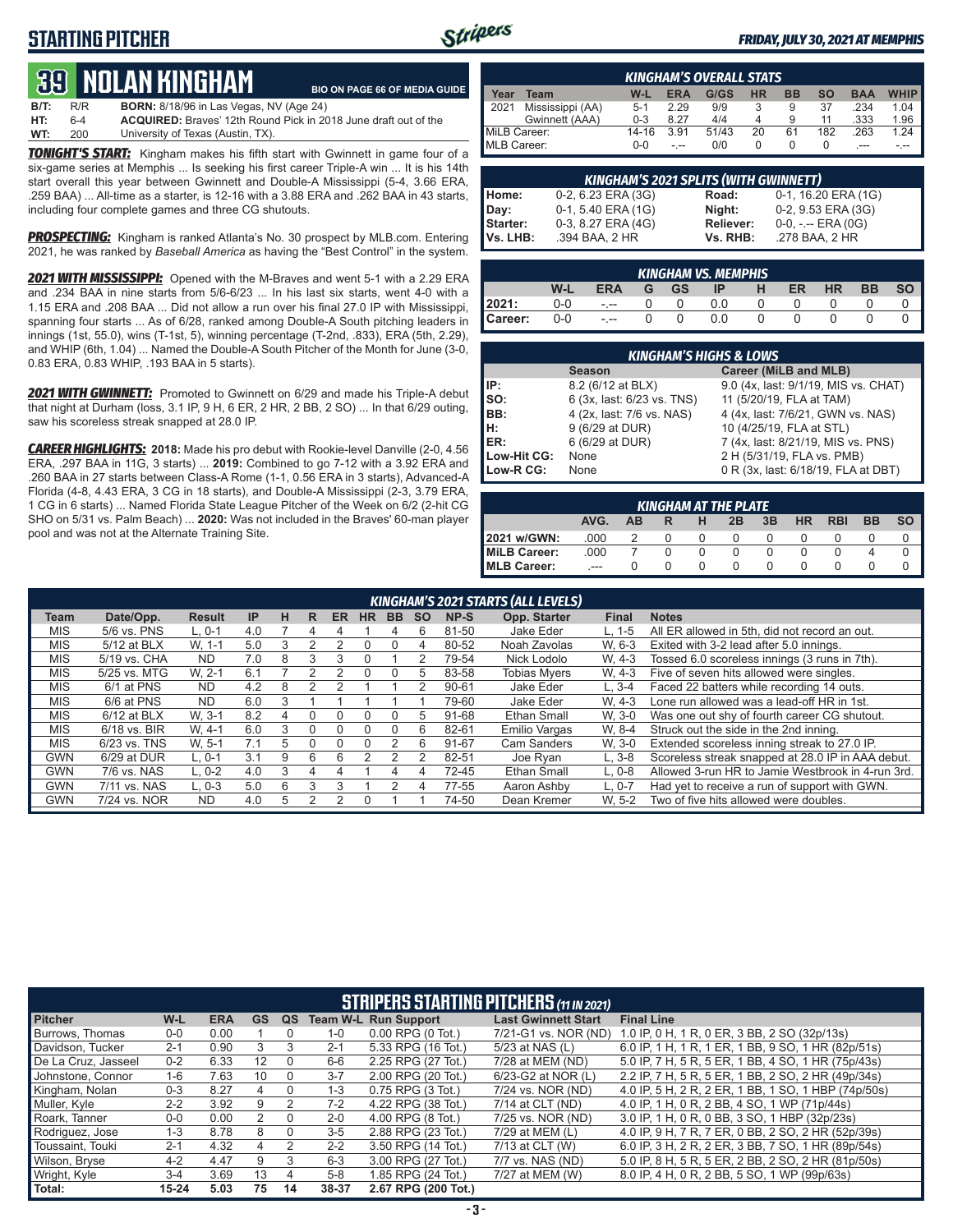### **BULLPEN**



#### *FRIDAY, JULY 30, 2021 AT MEMPHIS*

|                                                                                                | <b>STRIPERS PITCHING BREAKDOWN</b> |      |           |     |     |    |     |       |         |  |  |  |  |  |
|------------------------------------------------------------------------------------------------|------------------------------------|------|-----------|-----|-----|----|-----|-------|---------|--|--|--|--|--|
| <b>BAA</b><br><b>BB</b><br><b>SO</b><br>W-L<br><b>HR</b><br><b>ERA</b><br><b>ER</b><br>IP<br>R |                                    |      |           |     |     |    |     |       |         |  |  |  |  |  |
| Starters:                                                                                      | 15-24                              | 5.03 | 320.0     | 188 | 179 | 49 | 130 | 322   | .261 l  |  |  |  |  |  |
| Relievers:                                                                                     | 23-13 3.40                         |      | 328.2 140 |     | 124 | 39 | 124 | - 384 | .225    |  |  |  |  |  |
| Total:                                                                                         | 38-37 4.20                         |      | 648.2 328 |     | 303 | 88 | 254 |       | 706 243 |  |  |  |  |  |
| <b>Saves/Opp:</b> 12/24 (50.0%) <b>Holds: 26 IR/Scored: 53/21 (39.6%)</b>                      |                                    |      |           |     |     |    |     |       |         |  |  |  |  |  |

| <b>PITCHING BY MONTH</b> |           |            |       |     |     |           |           |           |            |
|--------------------------|-----------|------------|-------|-----|-----|-----------|-----------|-----------|------------|
|                          | W-L       | <b>ERA</b> | IP    | R   | ER  | <b>HR</b> | <b>BB</b> | <b>SO</b> | <b>BAA</b> |
| May:                     | $14 - 10$ | 3.50       | 211.0 | 90  | 82  | 28        | 65        | 240       | 222        |
| June:                    | $9 - 16$  | 4.55       | 213.2 | 115 | 108 | 26        | 94        | 223       | 263        |
| July:                    | $15 - 11$ | 4.54       | 224.0 | 123 | 113 | 34        | 95        | 243       | 244        |
| August:<br>September:    |           |            |       |     |     |           |           |           |            |

| RELIEF SUMMARY (CURRENT STRIPERS ONLY, GWINNETT STATS ONLY) |         |            |    |           |                          |        |              |                    |                                                    |                         |
|-------------------------------------------------------------|---------|------------|----|-----------|--------------------------|--------|--------------|--------------------|----------------------------------------------------|-------------------------|
| <b>Pitcher</b>                                              | W-L     | <b>ERA</b> | G  | <b>GF</b> | <b>HLD</b>               | SV/OPP | <b>IR/RS</b> | <b>Last Outing</b> | <b>Last Final Line</b>                             | <b>Scoreless Streak</b> |
| Arano, Victor                                               | $0 - 1$ | 3.66       | 19 |           | 3                        | 1/3    | 2/0          | 7/29 at MEM        | 1.0 IP, 2 H, 0 R, 0 BB, 2 SO (13p/13s)             | 3G (3.0 IP)             |
| Biddle, Jesse (L)                                           | $0 - 1$ | 2.16       | 17 |           |                          | 0/1    | 7/3          | 7/29 at MEM        | 1.0 IP, 1 H, 0 R, 2 BB, 3 SO (28p/13s)             | 2G (2.0 IP)             |
| Bradford, Chasen                                            | $3 - 0$ | 3.93       | 23 | 3         | 5                        | 0/1    | 2/2          | 7/28 at MEM        | 1.0 IP, 1 H, 1 R, 1 ER, 0 BB, 2 SO, 1 HR (14p/14s) | -4G                     |
| Burrows, Thomas (L)                                         | $2 - 0$ | 2.96       | 20 |           | 3                        | 0/0    | 15/6         | 7/28 at MEM        | 1.0 IP, 1 H, 0 R, 2 BB, 1 SO (25p/12s)             | 1G (1.0 IP)             |
| De La Cruz, Jasseel                                         | $1 - 0$ | .93        |    |           |                          | 0/0    | 0/0          | 7/10 vs. NAS       | 3.0 IP, 0 H, 0 R, 3 BB, 3 SO (49p/28s)             | 2G (4.0 IP)             |
| Flaa, Jay                                                   | $0 - 1$ | 5.89       | 18 | 5         | 2                        | 1/1    | 2/0          | 7/29 at MEM        | 1.0 IP, 0 H, 0 R, 0 BB, 1 SO (17p/11s)             | 2G (2.0 IP)             |
| Horacek, Mitch (L)                                          | $1 - 2$ | 5.14       | 12 |           |                          | 0/0    | 3/3          | 7/28 at MEM        | 1.0 IP, 0 H, 0 R, 1 BB, 1 SO (13p/6s)              | 1G (1.0 IP)             |
| Johnstone, Connor                                           | $2 - 0$ | l.65       | 10 |           | $\overline{\phantom{a}}$ | 0/0    | 5/3          | 7/29 at MEM        | 1.0 IP, 0 H, 0 R, 0 BB, 1 SO (13p/9s)              | 1G (1.0 IP)             |
| Kelley, Trevor                                              | $1 - 2$ | .90        | 20 |           | 3                        | 0/2    | 4/1          | 7/28 at MEM        | BS, 1.0 IP, 1 H, 1 R, 0 ER, 0 BB, 1 SO (16p/12s)   | $-1G$                   |
| Lee, Dylan (L)                                              | $3 - 1$ | 2.15       | 21 | 5         | 3                        | 0/1    | 3/0          | 7/28 at MEM        | Loss, 0.1 IP, 1 H, 1 R, 0 ER, 0 BB, 0 SO (5p/5s)   | $-1G$                   |
| Lopez, Yoan                                                 | $3 - 2$ | 4.02       | 16 | 5         |                          | 0/1    | 2/2          | 7/25 vs. NOR       | 1.0 IP, 1 H, 0 R, 0 BB, 0 SO (11p/7s)              | 3G (3.0 IP)             |
| Minter, A.J. (L)                                            | $0 - 0$ | 0.00       |    | 3         | $\overline{\phantom{a}}$ | 3/3    | 0/0          | 7/27 at MEM        | Save, 1.0 IP, 0 H, 0 R, 1 BB, 1 SO, 1 WP (22p/11s) | 3G (3.0 IP)             |
| Roark, Tanner                                               | $2 - 1$ | 3.16       | 13 |           |                          | 1/2    | 0/0          | 7/22 vs. NOR       | Win, 2.0 IP, 1 H, 0 R, 0 BB, 2 SO (23p/16s)        | 1G (2.0 IP)             |
| Rodriguez, Jose                                             | $0 - 0$ | 3.60       |    |           |                          | 0/0    | 0/0          | 5/26 vs. MEM       | 1.0 IP, 2 H, 1 R, 1 ER, 0 BB, 1 SO, 1 HR (13p/10s) | $-2G$                   |
| Webb, Jacob                                                 | $0 - 1$ | 2.76       | 16 | 13        |                          | 3/3    | 0/0          | 7/28 at MEM        | 1.0 IP, 1 H, 0 R, 0 BB, 0 SO (20p/15s)             | 4G (4.0 IP)             |

| <b>SCORELESS INNINGS STREAKS (10-PLUS INNINGS)</b> |           |                    |                       |  |  |  |  |  |
|----------------------------------------------------|-----------|--------------------|-----------------------|--|--|--|--|--|
| <b>Pitcher</b>                                     | Length    | <b>Dates</b>       | <b>Stats</b>          |  |  |  |  |  |
| Bradford, C.                                       | 16.0 IP   | 5/7-6/13 (10G)     | 1-0, 6 H, 3 BB, 12 SO |  |  |  |  |  |
| Wright, K                                          | $12.0$ IP | $5/25 - 6/5$ (3GS) | 1-0, 11 H, 3 BB, 8 SO |  |  |  |  |  |
| Roark, T.                                          | 11.0 IP   | $6/4 - 6/20$ (5G)  | 1-0, 8 H, 4 BB, 11 SO |  |  |  |  |  |

## **54 VICTOR ARANO** *- RHP - 26 YRS - COSAMALOAPAN, MEXICO*

- **• 2021 with GWN: 5/14 vs. LOU:** Earned GWN's first save of 2021 (1.0 IP, 1 H). **• 2021 with ATL:** Recalled on 5/8, but did not pitch ... Optioned on 5/10 ... DFA'd and outrighted to Gwinnett on 6/6.
- **• Spring Training:** 0-1, 34.71 ERA, .538 BAA, 1 SV in 3G with Atlanta.
- **• 2020:** Was a member of Philadelphia's 60-man player pool, but spent the entire year at the Alternate Site in Lehigh Valley ... DFA'd by the Phillies on 1/18.
- **• 2019:** Limited to just 6G with Triple-A Lehigh Valley (2-0, 0.00 ERA in 3G) and Philadelphia (1-0, 3.86 ERA in 3G) ... Was on injured list from 4/20-end of season (right elbow inflammation).
- **• Acquired:** Claimed off waivers from Philadelphia (1/22/21) ... Originally signed by the Los Angeles Dodgers as a non-drafted free agent (4/4/13).
- **• MLB Career:** 3-2, 2.65 ERA, .224 BAA, 3 SV in 73G with Philadelphia (2017-19).

### **48 JESSE BIDDLE** *- LHP - 29 YRS - PHILADELPHIA, PA*

- **• 2021 with GWN: 5/22-6/13:** Posted a 1.50 ERA (1 ER in 6.0 IP) over 6G ... **6/23- 7/17:** Had a 0.00 ERA (0 ER in 5.1 IP) and .211 BAA (4 H, 3 BB, 12 SO) over 6G. **• 2021 with ATL:** Had his contract selected on 4/17, pitched in 8G with the Braves
- (0-0, 8.44 ERA, 10 ER in 10.2 IP) ... DFA'd on 5/17, outrighted to Gwinnett on 5/19. **• Spring Training:** 0-0, 3.00 ERA, .257 BAA, 2 SV in 9G with Cincinnati ... Released
- on 3/26 after re-signing as MiLB FA on 12/11/20. **• 2020:** Opened the year at Cincinnati's Alternate Training Site ... Contract selected on 8/25 (0-0, 0.00 ERA, 0 ER in 0.2 IP in 1G) ... Placed on 10-day injured list on
- 8/29 (left shoulder impingement) and missed the remainder of the year. **• Acquired:** MiLB FA (4/2/21) ... Originally Philadelphia's 1st-round pick (27th overall) in 2010 out of Germantown Friends High School (Philadelphia, PA).
- **• MLB Career:** 6-2, 5.07 ERA, .261 BAA, 1 SV in 99G with ATL (2018-19, 2021), SEA (2019), TEX (2019), CIN (2020).

### **28 CHASEN BRADFORD** *- RHP - 31 YRS - LAS VEGAS, NV*

- **• 2021 with GWN:** All 3 of his wins have been 2.0-IP outings: 5/15 vs. LOU (1 H, 0 R, 2 SO), 6/16 vs. NAS (3 H, 1 ER, 3 SO), and 6/24 at NOR (0 H, 0 R, 1 BB, 3 SO) ... **5/7-6/13:** Posted team-best 16.0-IP scoreless streak over 10G (6 H, 3 BB, 12 SO).
- **• 2020:** Re-signed by Seattle to an MiLB deal on 1/15, but was not included on the Mariners' 60-man player pool ... Did not play.
- **• 2019:** Split time between Seattle (0-0, 4.86 ERA, 1 SV in 12G) and Triple-A Tacoma (0-0, 6.75 ERA, 1 SV in 5G).
- **• Acquired:** MiLB FA (3/15/21) ... Originally the New York Mets' 35th round pick in 2011 out of the University of Central Florida.
- **• MLB Career:** 7-0, 3.89 ERA, .253 BAA, 1 SV in 86G with NYM, SEA (2017-19).

| <b>PITCHER AWARDS &amp; HONORS</b> |                                     |                         |  |  |  |  |  |  |
|------------------------------------|-------------------------------------|-------------------------|--|--|--|--|--|--|
| Pitcher                            | <b>Award/Date</b>                   | <b>Stats</b>            |  |  |  |  |  |  |
| l Wilson. B.                       | AAA East Pitcher of Week (6/28-7/4) | 0-0, 7.0 IP, 0 ER, 7 SO |  |  |  |  |  |  |

### **49 THOMAS BURROWS** *- LHP - 26 YRS - FLORENCE, AL*

- **• 2021 with GWN: 5/26 vs. MEM:** Earned his first win (1.0 IP, 0 H, 0 R, 2 SO) ... **6/20-7/2:** Struck out 12 over 7.0 scoreless IP (3 H, 1 BB) in 5G ... **7/15 at CLT:** Improved to 2-0 (1.0 IP, 0 H, 0 R, 0 BB, 1 SO) in 11-10 win ... **7/21-G2 vs. NOR:** Made the first start of his pro career (ND, 1.0 IP, 0 H, 1 R, 0 ER, 3 BB, 2 SO).
- **• MLB.com Prospect Rankings:** #20 (Braves Top 30).
- **• Spring Training:** 0-1, 6.75 ERA, .222 BAA, 0 SV in 4G with Atlanta.
- **• 2020:** Was an NRI to Spring Training, but not included on 60-man player pool.
- **• 2019:** Went 2-4 with a 4.42 ERA, .221 BAA, and 7 saves (7-for-9) in 43G between Double-A Mississippi and Gwinnett ... Stranded 16 of 17 inherited runners with the Stripers (94.1%) ... Won Atlanta's Bill Lucas Award for community service.
- **• Acquired:** Via trade with Seattle (1/11/17) ... Originally the Mariners' 4th-round pick in 2016 out of the University of Alabama.

### **45 JAY FLAA** *- RHP - 29 YRS - BISMARCK, ND*

- **• 2021 with GWN: 5/13-6/24:** Did not allow an ER over his first 10G (1 R in 11.0 IP, 7 H, 9 BB, 15 SO, .171 BAA) ... **7/18 at CLT:** Earned his first save with GWN, tossing 1.0 IP (1 H, 1 ER, 0 BB, 2 SO) in a come-from-behind 13-12 victory.
- **• 2021 with ATL:** From 5/23-5/30, went 0-0 with a 27.00 ERA (4 ER in 1.1 IP) in 1G Outrighted to Gwinnett on 7/13.
- **• 2021 with BAL:** Selected by Baltimore on 4/26 and made his MLB debut on 4/27 vs. the NY Yankees (1.1 IP, 2 BB, 1 SO, struck out Aaron Judge) ... Optioned on 4/28, appeared in 1G with Triple-A Norfolk (0-0, 16.20) ... DFA'd on 5/8.
- **• Spring Training:** 0-0, 3.38 ERA, .200 BAA, 0 SV in 3G with Baltimore.
- **• 2020:** Was not on Baltimore's 60-man player pool, did not play.
- **• 2019:** Went 2-5 with a 4.69 ERA, .256 BAA, and 5 SV in 40G (3 starts) between Double-A Bowie and Norfolk (2-3, 5.24 ERA, 4 SV in 29G during Triple-A debut).
- **• Acquired:** Claimed off waivers from Baltimore (5/11/21) ... Originally the Orioles' 6th-round pick in 2015 out of North Dakota State University (Fargo, ND).
- **• MLB Career:** 0-0, 13.50 ERA, .300 BAA in 2G with Baltimore, Atlanta (2021).

### **59 MITCH HORACEK** *- LHP - 29 YRS - LITTLETON, CO*

- **• 2021 Season:** Opened the year with GWN, going 1-2 with a 4.76 ERA and .250 BAA in 10G ... Was on the Development List from 5/25-5/30 and 6/2-6/15 ... Transferred to Advanced-A Rome on 7/9 and went 1-0 with a 2.25 ERA and .167 BAA in 4G ... Rejoined the Stripers on 7/20.
- **• Spring Training:** Did not pitch in Atlanta's MLB camp.
- **• 2020:** Signed with Minnesota, but was not on the Twins' 60-man player pool.
- **• 2019:** Pitched for both Double-A Hartford (4-0, 2.48 ERA in 34G) and Triple-A
- Albuquerque (1-1, 18.75 ERA in 12G) in the Colorado Rockies organization. **• Acquired:** MiLB FA (3/25/21) ... Originally Baltimore's 9th-round pick in 2013 out
- of Dartmouth College (Hanover, NH).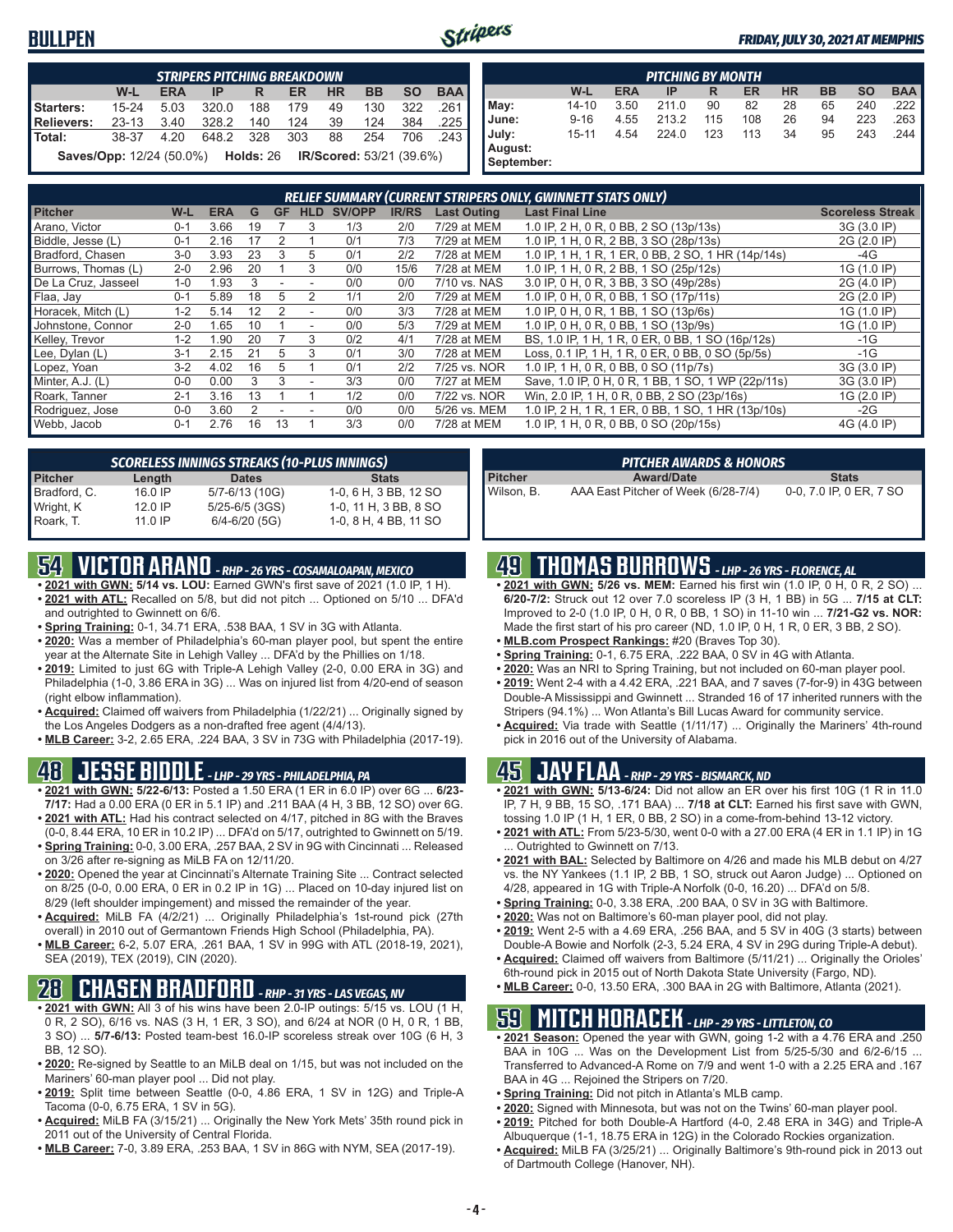# **51 CONNOR JOHNSTONE** *- RHP - 26 YRS - SAN DIEGO, CA*

- **• 2021 with GWN: Is 2-0 with a 1.65 ERA and .127 BAA in 10G in relief (1-6, 7.63 ERA, .320 BAA in 10 starts)** ... **5/4-5/8:** Threw 8.0 scoreless IP over his first 2 outings, including a 5.0-inning spot start (win, 1 H, 0 BB, 5 SO) on 5/8 at CLT.
- **• Spring Training:** 0-1, 4.76 ERA, .273 BAA, 1 SV in 6G with Atlanta.
- **• 2020:** Was an NRI to Braves Spring Training, but not on 60-man player pool. **• 2019:** With Double-A Mississippi and Gwinnett, went 7-4 with a 4.24 ERA, .296
- BAA, and 1 SV in 35G (7 starts) ... His 7 wins ranked T-8th in the Braves org. **• Acquired:** Braves 21st-round pick in 2017 out of Wake Forest University.
- **• Local Product:** Played baseball at Roswell High School (Roswell, GA).

# **43 TREVOR KELLEY** *- RHP - 27 YRS - PROVIDENCE, RI*

- **• 2021 with GWN: Is 1-0 with a 0.00 ERA (1 R, 0 ER in 7.0 IP) and .087 BAA (2 H, 3 BB, 12 SO) over his last 6G since 7/11** ... **5/12-6/27:** Allowed runs in just 2 of 13G for a 1.72 ERA (3 ER in 15.2 IP, 13 H, 6 BB, 15 SO, .241 BAA).
- **• Spring Training:** Did not pitch in Chicago Cubs' MLB camp ... Released on 4/23. **• 2020:** Pitched in 4G with Philadelphia, going 0-0 with a 10.80 ERA ... Outrighted on 8/14 and spent the rest of the season at the Phillies Alternate Site.
- **• 2019:** In 52G with Triple-A Pawtucket, went 5-5 with a 1.79 ERA, .216 BAA, and 12 SV ... Was an International League Midseason and Postseason All-Star and a *Baseball America* Triple-A All-Star ... Led IL in appearances and was T-1st in saves ... Made MLB debut on 7/2 at Toronto and logged 10G with Boston (0-3, 8.64 ERA).
- **• Acquired:** MiLB FA (4/28/21) ... Originally Boston's 36th-round pick in 2015 out of the University of North Carolina at Chapel Hill.
- **• MLB Career:** 0-3, 9.26 ERA, .347 BAA, 0 SV in 14G with BOS (2019), PHI (2020).

# **58 DYLAN LEE** *- LHP - 26 YRS - DINUBA, CA*

- **• 2021 with GWN: 5/4 at CLT:** Earned the win in his Stripers' debut (2.0 IP, 1 H, 1 R, 0 ER, 0 BB, 3 SO in 10-9 win in 12 innings) ... **6/11 at MEM:** Recorded his first pro hit, a double (1-for-2, R) ... **5/26-7/9:** Had a 1.65 ERA (3 ER in 16.1 IP, 9 H, 2 BB, 12 SO) and .161 BAA over 12G.
- **• Spring Training:** 0-0, 0.00 ERA, 0 SV in 2G with Miami ... Released on 3/29.
- **• 2020:** Was a non-roster invite to Marlins Spring Training, but was not on Miami's 60-man player pool ... Did not play.
- **• 2019:** Logged 45G between Double-A Jacksonville (0-3, 1.91 ERA, .176 BAA, 13 SV in 32G) and Triple-A New Orleans (1-3, 4.71 ERA, .329 BAA, 0 SV in 13G).
- **• Acquired:** MiLB FA (4/15/21) ... Originally Miami's 10th-round pick in 2016 out of Cal State Fresno (Fresno, CA).

### **55 YOAN LOPEZ** *- RHP - 28 YRS - NUEVA GERONA, CUBA*

- **• 2021 with GWN:** Has a pair of wins in extra innings, 6/9-G2 at MEM (1.0 IP, 1 H, 0 R in 3-1 win in 8 innings) and 6/18 vs. NAS (1.0 IP, 2 H, 1 R, 0 ER, 1 SO in 8-7 win in 10 innings).
- **• 2021 with ARI:** Began the season on Arizona's Opening Day roster ... In 2 stints, went 0-0 with a 6.57 ERA (9 ER in 12.1 IP) and 0 SV (0-for-3) in 13G ... DFA'd on 5/20, traded to Atlanta on 5/22 and optioned to Gwinnett.
- **• Spring Training:** 1-0, 4.91 ERA, .214 BAA, 0 SV in 8G with Arizona.
- **• 2020:** In 20G with Arizona, went 0-1 with a 5.95 ERA, .269 BAA, and 2 holds.
- **• 2019:** Set MLB career highs in G (70) and holds (21), going 2-7 with a 3.41 ERA, .232 BAA, and 1 SV (1-for-4) with the D-backs.
- **• Acquired:** Via trade with Arizona in exchange for CF Deivi Estrada (5/22/21) ... Originally signed by the D-backs as a NDFA out of Cuba (1/16/15).
- **• MLB Career:** 2-8, 4.25 ERA, .252 BAA, 1 SV in 113G with Arizona (2018-21).

### **33 A.J. MINTER** *- LHP - 27 YRS - TYLER, TX*

- **• 2021 with GWN:** Optioned on 7/18 ... **Is 3-for-3 in save chances over 3G since joining the Stripers (3.0 IP, 0 H, 0 R, 2 BB, 3 SO)**.
- **• Gwinnett Career:** Has logged 40G in 3 seasons (2017, 2019, 2021), going 3-4 with a 3.73 ERA, 1.32 WHIP, .247 BAA, and 8 saves.
- **• 2021 with ATL:** In 42 relief appearances, is 1-4 with a 4.86 ERA (18 ER in 33.1 IP) and .264 BAA ... Had a 6.23 ERA over 7G in July before being optioned.
- **• Spring Training:** 0-0, 4.91 ERA, .344 BAA, 1 SV in 8G with Atlanta.
- **• 2020:** Posted a career-low 0.83 ERA in 22 relief outings with Atlanta, going 1-1 with a .200 BAA over 21.2 IP ... Made 5 appearances in the Postseason (1-0, 3.00 ERA, .182 BAA), including a spot start in Game 5 of the NLCS vs. the LA Dodgers (3.0 IP, 1 H, 0 R, 0 BB, 7 SO in ND, Braves lost 7-3).
- **• Acquired:** Braves' CB-B pick (75th overall) in 2015 out of Texas A&M.
- **• MLB Career:** 9-13, 3.92 ERA, .251 BAA, 20 SV in 181G with Atlanta (2017-21) ... Pitched in the 2018 and 2020 Postseasons (1-0, 2.25 ERA in 7G, 1 start).

# **57 TANNER ROARK** *- RHP - 34 YRS - WILMINGTON, IL*

- **• 2021 with GWN: 6/10 at MEM:** Tossed 2.0 innings in relief (1 H, 0 R, 1 BB, 1 SO) for first win ... **6/4-6/20:** Pitched 11.0 scoreless innings over 5G (8 H, 4 BB, 11 SO, .205 BAA) ... **7/13 at CLT:** Notched his first save since 2015 with Washington (2.0 IP, 3 H, 1 ER, 0 BB, 2 SO in 5-3 win) ... **In 2 spot starts (7/17 at CLT, 7/25 vs. NOR), is 0-0 with a 0.00 ERA (0 ER in 5.0 IP, 1 H, 2 HB, 2 BB, 6 SO)**.
- **• 2021 with ATL:** Contract selected on 6/24, but did not pitch before being optioned back to Gwinnett on 6/27.
- **• 2021 with TOR:** Was on Toronto's Opening Day roster, went 0-1 with a 6.43 ERA in 3G (1 start) ... Released by the Blue Jays on 5/3.
- **• Spring Training:** 2-1, 8.44 ERA, .295 BAA in 4 starts with Toronto.
- **• 2020:** Made 11 starts with the Blue Jays, going 2-3 with a 6.80 ERA and .309 BAA.
- **• 2019:** Went 10-10 with a 4.35 ERA and .275 BAA in 31 starts with CIN and OAK. **• Acquired:** MiLB FA (5/10/21) ... Originally Texas's 25th-round pick in 2008 out of
- the University of Illinois at Urbana-Champaign. **• MLB Career:** 76-68, 3.85 ERA, .254 BAA, 1 SV in 227G (184 starts) with WSH, CIN, OAK, TOR (2013-21) ... Pitched in 2014 and 2016 Postseasons with Nationals (0-1, 3.86 ERA in 3G, 1 start).

## **71 JACOB WEBB** *- RHP - 27 YRS - RIVERSIDE, CA*

- **• 2021 with GWN: Is 3-for-3 in save chances despite posting a 6.00 ERA (2 ER in 3.0 IP, 4 H, 0 BB, 4 SO, 1 HB) in those outings** ... **5/26-6/9:** Struck out 5 over 5.0 IP (0 R, 2 H, 0 BB) in 5G.
- **• 2021 with ATL:** Recalled 4 times (4/7, 4/10, 6/5, 6/17) ... In 17G with the Braves, is 1-2 with a 5.29 ERA (10 ER in 17.0 IP) and a .324 BAA.
- **• Spring Training:** 1-0, 2.57 ERA, .222 BAA, 2 HLD in 7G with Atlanta ... Optioned to the Alternate Training Site in Gwinnett on 3/25.
- **• 2020:** Assigned to the Alternate Training Site on 7/19, but missed over a month with a right shoulder strain (placed on 60-day injured list on 7/20) ... Activated on 9/8 and went 0-0 with a 0.00 ERA (0 ER in 10.0 IP) and .200 BAA in 8G ... Made his MLB Postseason debut, going 0-0 with a 9.00 ERA (3 ER in 3.0 IP) in 3G.
- **• 2019:** Made his MLB debut with Atlanta, going 4-0 with a 1.39 ERA (5 ER in 32.1 IP), .205 BAA, 9 holds, and 2 saves (2-for-4) in 36G ... Also logged 10G with Gwinnett (0-1, 6.97 ERA, .225 BAA, 1 SV).
- **• Acquired:** Braves' 18th-round pick in 2014 out of Tabor College (Hillsboro, KS).
- **• MLB Career:** 5-2, 2.28 ERA, .243 BAA, 2 SV in 61G with Atlanta (2019-21).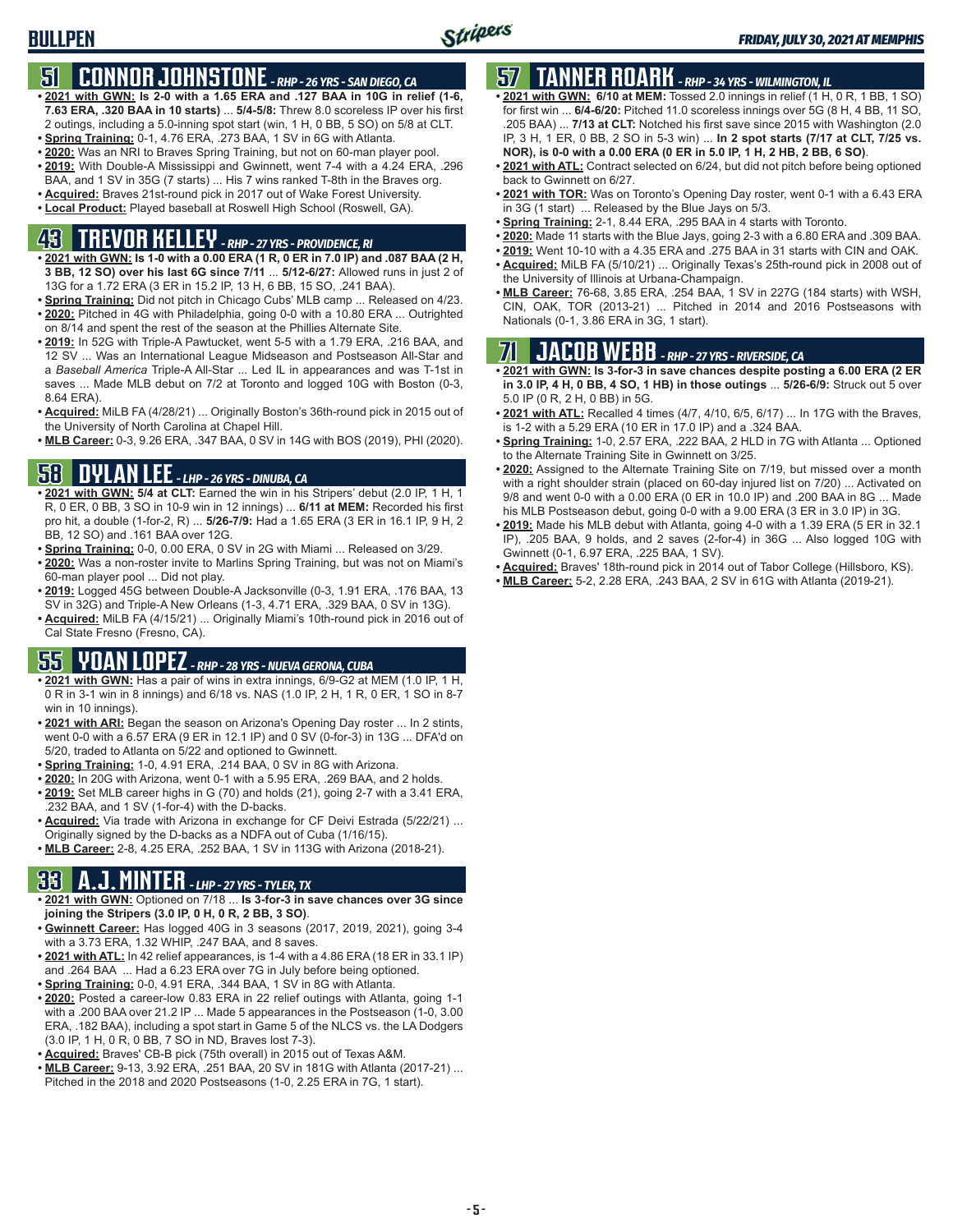#### Stripers **OFFENSE** *FRIDAY, JULY 30, 2021 AT MEMPHIS TOTAL:* .251, 101 HR, .771 OPS *RISP:* .268, 30 HR, .822 OPS *RUNS/INNING: 1 2 3 4 5 6 7 8 9 X TOT Vs. LHP:* .253, 42 HR, .801 OPS *RISP/2O:* .255, 15 HR, .805 OPS **Stripers:** 58 40 35 41 44 40 52 44 34 12 400 *Vs. RHP:* .250, 59 HR, .755 OPS *LOADED:* **Opponents:** 47 41 42 41 25 42 33 25 18 14 328

|                |                          |                |                |                          |                |                |                | <b>HOME RUNS</b>       |                                                  |                | <b>MULTI-GAMES</b> |                |
|----------------|--------------------------|----------------|----------------|--------------------------|----------------|----------------|----------------|------------------------|--------------------------------------------------|----------------|--------------------|----------------|
| Player         | 1R                       | 2R             | 3R             | <b>GS</b>                | Tot.           |                |                | Off LH Off RH Team W-L | Last HR with Gwinnett (Regular Season)           | Hit            | <b>RBI</b>         | <b>HR</b>      |
| Almonte        | $\overline{2}$           |                |                |                          | 3              |                |                | $3-0$                  | 5/30/21 vs. MEM, 1R (RH Connor Jones)            | 8              | 5                  |                |
| Arcia          | 10                       | 3              |                |                          | 13             | 6              | $\overline{ }$ | $7 - 4$                | 7/3/21 at DUR, 1R/Leadoff (RH Shane Baz)         | 16             | 8                  |                |
| <b>Brugman</b> | $\overline{\phantom{0}}$ |                | $\sim$         | $\overline{\phantom{a}}$ |                |                |                | $0 - 0$                |                                                  | $\overline{a}$ | ٠                  |                |
| Camargo        | 4                        | 3              |                |                          | 8              | $\overline{4}$ | 4              | $4 - 3$                | 7/18/21 at CLT, 2R (LH Jace Fry)                 | 19             | $\overline{7}$     |                |
| Casteel        |                          | $\overline{2}$ |                |                          | 3              | $\overline{2}$ |                | $2 - 1$                | 6/24/21 at NOR, GS (LH Zac Lowther)              | 5              | 5                  |                |
| Contreras      | 4                        | 3              | $\overline{ }$ |                          | 8              |                | $\overline{7}$ | $7 - 1$                | 7/29/21 at MEM, 2R (RH Angel Rondon)             | 6              | 6                  |                |
| d'Arnaud       | $\overline{\phantom{0}}$ |                |                |                          |                |                |                | $0 - 0$                |                                                  |                |                    |                |
| Demeritte      | $\overline{ }$           | $\overline{2}$ |                | 3                        | 12             | 6              | 6              | $11 - 1$               | 7/27/21 at MEM, 1R (LH Tyler Webb)               | 10             | 8                  |                |
| Ervin          | 3                        | $\overline{2}$ | 1              |                          | 6              | 4              | 2              | $4 - 2$                | 7/14/21 at CLT, 1R (LH Hunter Schryver)          | 5              | $\overline{7}$     |                |
| Goins          |                          |                |                |                          | 2              |                |                | $1 - 1$                | 7/4/21 at DUR, 2R (RH Joe Ryan)                  | 12             | 6                  |                |
| Gore           |                          |                |                |                          |                |                |                | $0 - 0$                |                                                  | 3              | ٠                  |                |
| Heredia        | ٠.                       |                |                |                          |                |                |                | $0 - 0$                |                                                  | ۰              | ۰                  |                |
| Inciarte       |                          |                |                |                          |                |                |                | $0 - 0$                |                                                  |                |                    |                |
| Jackson        | 4                        | 4              |                | $\overline{2}$           | 11             | 8              | 3              | $5 - 2$                | 7/28/21, 1R (LH Matthew Liberatore), 2nd of Game | 11             | 10                 | 3              |
| Kazmar Jr.     | 4                        | $\overline{2}$ | $\overline{ }$ | $\overline{\phantom{a}}$ | $\overline{ }$ | $\overline{2}$ | 5              | $4 - 3$                | 7/22/21 vs. NOR, 1R (RH Eric Hanhold)            | 6              | 5                  |                |
| Kipnis         | $\overline{2}$           | 2              |                |                          | 5              |                | 5              | $4 - 1$                | 7/14/21 at CLT, 1R (RH Ofreidy Gomez)            | 10             | $\overline{7}$     |                |
| Lucrov         |                          | ۰              |                |                          | $\overline{2}$ |                | 2              | $1 - 1$                | 6/10/21 at MEM, 3R (RH Grant Black)              | 4              | 3                  |                |
| Martinez       | $\overline{\phantom{0}}$ |                |                |                          |                |                |                | $0 - 0$                |                                                  | $\overline{2}$ |                    |                |
| <b>Morales</b> |                          |                |                |                          |                |                |                | $1 - 0$                | 5/7/21 at CLT, 3R (RH Joe De Carlo)              |                |                    |                |
| Pache          | 5                        |                |                | $\overline{\phantom{a}}$ | 6              | 3              | 3              | $3 - 2$                | 7/28/21 at MEM, 1R (LH Matthew Liberatore)       | 8              | 5                  | $\overline{1}$ |
| Sanchez        |                          |                | $\overline{ }$ |                          | 3              |                | 2              | $2 - 1$                | 7/28/21 at MEM, 2R (LH Matthew Liberatore)       | 4              | 4                  |                |
| Snider         | $\overline{2}$           |                |                |                          | 3              |                | 3              | $3-0$                  | 7/15/21 at CLT, 2R (RH Connor Sadzeck)           | 3              | $\overline{2}$     |                |
| Unroe          |                          |                |                | $\overline{\phantom{a}}$ |                |                |                | $0 - 0$                | 7/19/19 vs. ROC, 1R (RH Drew Hutchison)          |                | ٠                  |                |
| Waters         | 4                        | $\mathfrak{p}$ | $\overline{2}$ |                          | 8              | 4              | 4              | $4 - 3$                | 7/24/21 vs. NOR, 1R (RH Eric Hanhold)            | 17             | 6                  | $\overline{A}$ |
| Total:         | 54                       | 29             | 11             | 7                        | 101            |                |                |                        |                                                  |                |                    |                |

| <b>HOME RUN VARIANTS</b>                                                  |            |    |    |    |           |                                  |                 |            |            |            |                |                                        | <b>PINCH HITTERS</b> |                                        |                |              |                                        |             |
|---------------------------------------------------------------------------|------------|----|----|----|-----------|----------------------------------|-----------------|------------|------------|------------|----------------|----------------------------------------|----------------------|----------------------------------------|----------------|--------------|----------------------------------------|-------------|
| Back-to-Back Homers (2x):                                                 |            |    |    |    |           |                                  |                 |            |            |            | Player         | AVG.                                   | <b>AB</b>            | н                                      | 2B             | 3B           | <b>HR</b>                              | <b>RBI</b>  |
| Almonte (GS) / Snider, 5/7 at CLT (1st Inning)                            |            |    |    |    |           |                                  |                 |            |            |            | Almonte        | 1.000                                  |                      |                                        | $\Omega$       | 0            | 0                                      | 2           |
| Jackson (2R) / Contreras, 7/14 at CLT (1st Inning)                        |            |    |    |    |           |                                  |                 |            |            |            | Arcia          | $\qquad \qquad \cdots$                 | $\Omega$             | $\Omega$                               | $\Omega$       | $\Omega$     | $\Omega$                               | $\mathbf 0$ |
|                                                                           |            |    |    |    |           |                                  |                 |            |            |            | Casteel        | .136                                   | 22                   | 3                                      |                | 0            |                                        | 4           |
| Back-to-Back-to-Back Homers (1x):                                         |            |    |    |    |           |                                  |                 |            |            |            | Contreras      | .000                                   |                      | $\Omega$                               | $\Omega$       | $\Omega$     | $\Omega$                               | $\mathbf 0$ |
| Arcia (2R) / Camargo / Demeritte, 5/8 at CLT (6th Inning)                 |            |    |    |    |           |                                  |                 |            |            |            | Demeritte      | .400                                   | 5                    | $\overline{2}$                         |                | 0            |                                        |             |
|                                                                           |            |    |    |    |           |                                  |                 |            |            |            | Ervin          | .250                                   | 8                    | $\overline{2}$                         | $\Omega$       | 0            |                                        | 3           |
| Pinch-Hit Homers (3x):                                                    |            |    |    |    |           |                                  |                 |            |            |            | Goins          | .000                                   | $\overline{2}$       | $\Omega$                               | $\Omega$       | 0            | 0                                      | $\mathbf 0$ |
| Demeritte (1R), 5/12 vs. LOU (7th Inning)                                 |            |    |    |    |           |                                  |                 |            |            |            | Gore           | .200                                   | 5                    |                                        | $\Omega$       | $\Omega$     | $\Omega$                               | $\mathbf 0$ |
| Casteel (2R), 6/3 vs. JAX (7th Inning)                                    |            |    |    |    |           |                                  |                 |            |            |            | Jackson        | .000                                   |                      | $\Omega$                               | $\Omega$       | $\Omega$     | 0                                      | $\mathbf 0$ |
| Ervin (2R), 7/7 vs. NAS (6th Inning)                                      |            |    |    |    |           |                                  |                 |            |            |            | Kazmar Jr.     | .000                                   | $\overline{7}$       | $\Omega$                               | $\Omega$       | 0            | 0                                      | $\mathbf 0$ |
| Leadoff (Game) Homers (3x):                                               |            |    |    |    |           |                                  |                 |            |            |            | Lee            | .000                                   | $\overline{1}$       | $\Omega$                               | $\Omega$       | 0            | 0                                      | $\mathbf 0$ |
| Waters (2x), 5/19 at NAS, 7/22 vs. NOR                                    |            |    |    |    |           |                                  |                 |            |            |            | Lucrov         | .000                                   | 3                    | $\Omega$                               | $\Omega$       | $\Omega$     | $\Omega$                               | $\Omega$    |
| Arcia (1x), 7/3 at DUR                                                    |            |    |    |    |           |                                  |                 |            |            |            | <b>Morales</b> | .000                                   | $\overline{2}$       | $\Omega$                               | $\Omega$       | $\Omega$     | 0                                      | $\mathbf 0$ |
|                                                                           |            |    |    |    |           |                                  |                 |            |            |            | Pache          | .000                                   |                      | $\Omega$                               | $\Omega$       | $\Omega$     | 0                                      | $\Omega$    |
| Walk-Off Homers (1x):                                                     |            |    |    |    |           |                                  |                 |            |            |            | Sanchez        | .000                                   | 6                    | $\Omega$                               | $\mathbf 0$    | $\Omega$     | $\mathbf 0$                            | $\mathbf 0$ |
| Arcia (Solo), 5/16 vs. LOU (9th Inning)                                   |            |    |    |    |           |                                  |                 |            |            |            | Snider         | .077                                   | 13                   |                                        | $\Omega$       | $\Omega$     | $\Omega$                               | $\Omega$    |
|                                                                           |            |    |    |    |           |                                  |                 |            |            |            | Unroe          | .000                                   | 4                    | $\Omega$                               | $\mathbf 0$    | 0            | 0                                      | $\mathbf 0$ |
|                                                                           |            |    |    |    |           |                                  |                 |            |            |            | Totals:        | .122                                   | 82                   | 10                                     | $\overline{2}$ | $\mathbf{0}$ | 3                                      | 10          |
|                                                                           |            |    |    |    |           |                                  |                 |            |            |            |                |                                        |                      |                                        |                |              |                                        |             |
|                                                                           |            |    |    |    |           | <b>STRIPERS BATTING BY MONTH</b> |                 |            |            |            |                |                                        |                      | <b>HITTING STREAKS (10-PLUS GAMES)</b> |                |              |                                        |             |
|                                                                           | <b>AVG</b> | G  | 2B | 3B | <b>HR</b> | <b>RBI</b>                       | <b>SB</b>       | <b>OBP</b> | <b>SLG</b> | <b>OPS</b> | Player         | Length/Dates                           |                      |                                        |                | <b>Stats</b> |                                        |             |
| May:                                                                      | .254       | 24 | 43 | 2  | 36        | 138                              | 24              | .366       | .445       | .811       | Arcia          | 13G (5/4-5/18)                         |                      |                                        |                |              | .393 (22-56), 4 2B, 7 HR, 17 R, 12 RBI |             |
| .227<br>36<br>3<br>88<br>23<br>.308<br>.357<br>25<br>21<br>.665<br>June:  |            |    |    |    |           | Contreras                        | 13G (7/10-7/27) |            |            |            |                | .385 (20-52), 5 2B, 7 HR, 14 R, 20 RBI |                      |                                        |                |              |                                        |             |
| 26<br>48<br>2<br>21<br>.271<br>44<br>151<br>.350<br>.480<br>.830<br>July: |            |    |    |    |           | Demeritte                        | 10G (6/2-7/21)  |            |            |            |                | .372 (16-43), 2 2B, 3 HR, 10 R, 8 RBI  |                      |                                        |                |              |                                        |             |
| August:                                                                   |            |    |    |    |           |                                  |                 |            |            |            |                |                                        |                      |                                        |                |              |                                        |             |
| September:                                                                |            |    |    |    |           |                                  |                 |            |            |            |                |                                        |                      |                                        |                |              |                                        |             |

|                     | <b>HITTER AWARDS &amp; HONORS</b>                                           |                                           |
|---------------------|-----------------------------------------------------------------------------|-------------------------------------------|
| Player              | <b>Award/Date</b>                                                           | <b>Stats</b>                              |
| Waters<br>Contreras | Sirius XM All-Star Futures Game (7/11)<br>AAA East Player of Week (7/13-18) | Game: 1-1, BB<br>.462, 3 2B, 3 HR, 12 RBI |

|                                             |                | <b>ON-BASE STREAKS (15-PLUS GAMES)</b>          |
|---------------------------------------------|----------------|-------------------------------------------------|
|                                             |                |                                                 |
|                                             |                |                                                 |
| Demeritte                                   | 10G (6/2-7/21) | .372 (16-43), 2 2B, 3 HR, 10 R, 8 RBI           |
| $\blacksquare$ $\cup$ $\cup$ $\blacksquare$ | 1001111011211  | $1000$ (2002), 0 20, 1 1 11 1, 17 1 1, 20 1 101 |

| <b>ON-BASE STREAKS (15-PLUS GAMES)</b> |                |                                       |  |  |  |  |  |  |
|----------------------------------------|----------------|---------------------------------------|--|--|--|--|--|--|
| Player                                 | Length/Dates   | <b>Stats</b>                          |  |  |  |  |  |  |
| Camargo                                | 18G (6/18-7/8) | .303 (20-66), 6 2B, 2 HR, 7 RBI, 7 BB |  |  |  |  |  |  |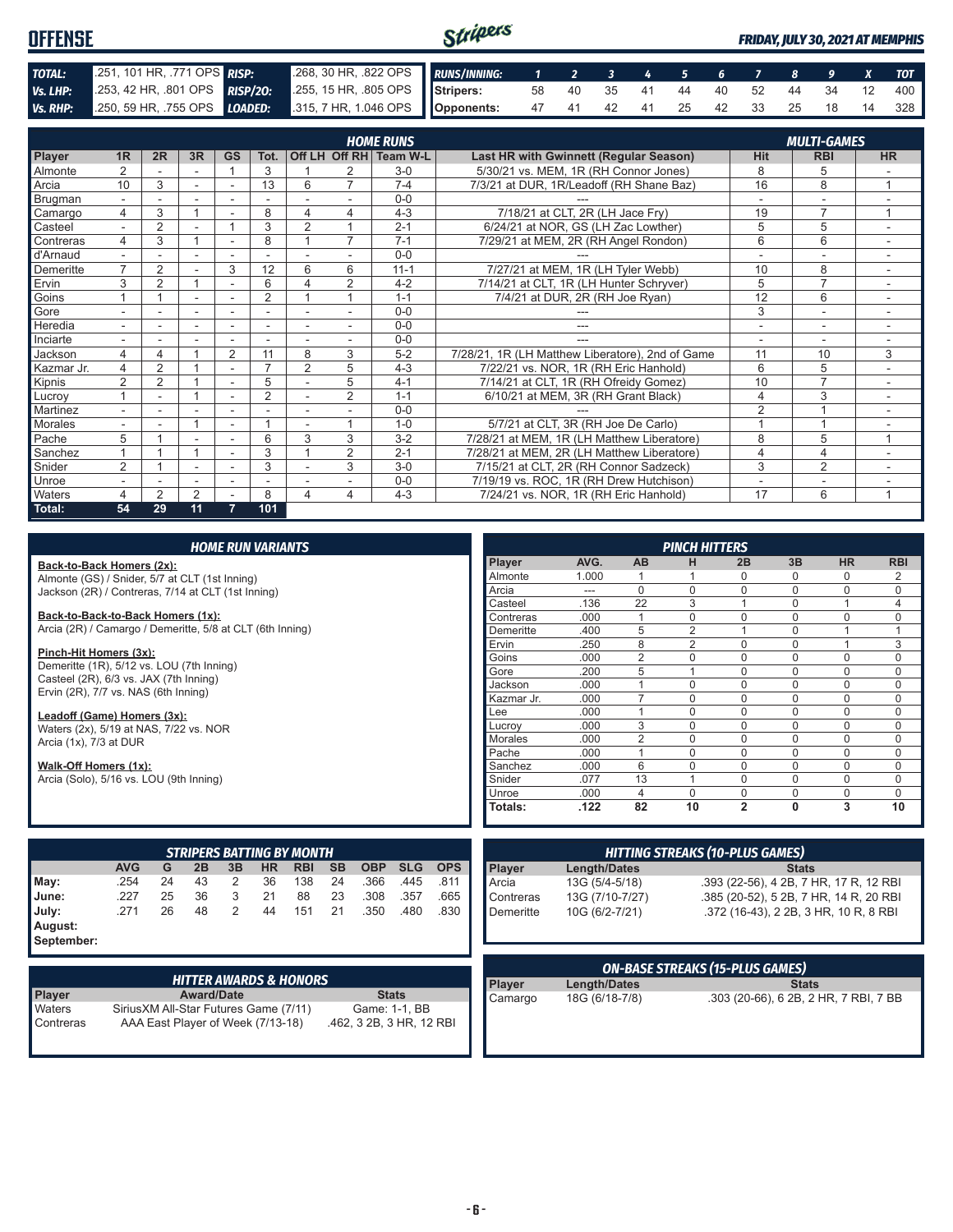## **BATTER BIOS**

# **17 JOHAN CAMARGO** *- INF - 27 YRS - PANAMA CITY, PANAMA*

*SEASON WITH GWN:*.319, 8 HR, 29 RBI, 0 SB, .908 OPS *HIT STREAK:* 4G (6-18)

- *7/29 at MEM:* 3-5, R, 2 RBI *SERIES:* .357 (5-14), 2B, 2 RBI **• Leaderboard:** Entering 7/30, ranks among Triple-A East top 10 in AVG (3rd, 319), OBP (4th, .403), R (T-4th, 45), and H (T-6th, 69).
- **• 2021 with GWN: Ranks 3rd in batting in Triple-A East since 6/10, hitting .349 (51-for-146, 11 2B, 1 3B, 5 HR, 27 R, 19 RBI, .948 OPS)** ... **5/4-5/22:** Hit safely in each of his first 9G (.364, 2 2B, 3 HR, 13 R, 8 RBI) ... **5/8 at CLT:** Notched his first career multi-HR game (2-for-4, 2 HR, 2 RBI) ... **6/5 vs. JAX:** Started 5-4-3 triple play, Gwinnett's first since 5/28/19 at TOL ... **6/10 at MEM:** Homered for first time since 5/8 (2-run, #4) in 4-for-5, 2-RBI effort ... **6/18-7/8:** Posted a team-best 18G on-base streak (.303, 20-for-66, 6 2B, 2 HR, 9 R, 7 RBI, 7 BB, .387 OBP) ... **7/18 at CLT:** Hit a 2-out, 2-run HR (#8) in 9th for a 12-11 lead (GWN had trailed 11-3).
- **• Gwinnett Career:** Has hits in 85 of 112G (75.9%) since 2017, batting .333 (145 for-436, 31 2B, 2 3B, 17 HR, 78 R, 71 RBI, 1 SB, .929 OPS).
- **• 2021 with ATL:** In 6 stints with the Braves, batting .000 (0-for-16, 1 R) in 15G.
- **• 2020:** Made Braves' Opening Day roster and batted .200 (8 2B, 4 HR, 16 R, 9 RBI) in 35G ... Added to the NLCS roster in place of injured Adam Duvall prior to Game 2 and played in 4G (.250, 2-for-8, 1 2B, 1 RBI).
- **• Acquired:** NDFA (7/2/10) out of Panama City, Panama.
- **• MLB Career:** .257, 68 2B, 4 3B, 34 HR, 144 RBI, 2 SB in 364G with Atlanta (2017- 21) ... Played in 2018 and 2020 Postseasons (.087, 1 2B, 1 RBI in 8G).

### **9 RYAN CASTEEL** *- 1B/C - 30 YRS - CHATTANOOGA, TN*

*SEASON WITH GWN:*.237, 3 HR, 17 RBI, 0 SB, .711 OPS *HIT STREAK:* -2G (0-2) *7/29 at MEM:*PH, 0-1 *SERIES:* .200 (1-5) **• 2021 with GWN: 5/15-5/18:** Had 6 RBI in 3G span, including 5/15 vs. LOU (1 for-2, GW 3-run 2B, 3 RBI) and 5/16 vs. LOU (1-for-3, HR, 2 RBI) ... **6/2 vs. JAX:**

- Notched pinch-hit 2-run 2B ... **6/3 vs. JAX:** Hit pinch-hit 2-run HR (#2) ... **6/24 at NOR:** Crushed game-winning grand slam (#3) in 6-2 victory (1-for-4, 4 RBI), his 2nd career slam (first since 7/20/13 with Adv-A Modesto).
- **• 2020:** Was not on the Braves' 60-man player pool ... Did not play.
- **• 2019:** Played 118G with Double-A Mississippi, batting .263 (21 2B, 2 3B, 21 HR, 73 RBI, .811 OPS) ... Ranked 2nd in the Southern League in homers and RBI, 3rd in slugging (.477) ... Was his 2nd career 20-homer season (hit 22 in 2013).
- **• Acquired:** MiLB FA (3/14/21) ... Originally Colorado's 17th-round pick in 2010 out of Cleveland State Community College (Cleveland, TN).

# **24 WILLIAM CONTRERAS** *- C - 23 YRS - PUERTO CABELLO, VZ*

*SEASON WITH GWN:*.365, 8 HR, 23 RBI, 0 SB, 1.246 OPS *HIT STREAK:* 1G (2-5)

- *7/29 at MEM:* 2-5, HR, R, 3 RBI *SERIES:* .300 (3-10), HR, 3 RBI
- 
- **• 2021 with GWN: Leads Triple-A East in HR (8), RBI (23), and SLG (.825) since joining GWN on 7/8** ... **Has hit safely in 15 of 17G during his Triple-A debut (.365, 23-for-63, 5 2B, 8 HR, 17 R, 23 RBI, 1.246 OPS)** ... **7/13-7/18:** Named Triple-A East Player of the Week (.462, 12-for-26, 3 2B, 3 HR, 7 R, 12 RBI, 1.440 OPS) ... **7/10-7/27:** Posted a 13G hitting streak, tied for GWN's longest this year (.385, 20-for-52, 5 2B, 7 HR, 14 R, 20 RBI, 1.333 OPS).
- **• 2021 with ATL:** On the Braves' Opening Day roster ... Hit .204 (3 2B, 1 3B, 7 HR, 16 R, 21 RBI, .666 OPS) in 44G through 7/6 ... Optioned on 7/7.
- **• 2020:** Spent most of the year at the Alternate Training Site at Coolray Field ... Recalled by Atlanta for his MLB debut on 7/24 ... Hit .400 (4-for-10, 1 2B, 1 RBI) in 4G before being optioned on 7/29.
- **• Bloodlines:** Older brother is Chicago Cubs' C Willson Contreras.
- **• Acquired:** NDFA (2/1/15) out of Puerto Cabello, Venezuela.
- **• MLB Career:** .217, 4 2B, 1 3B, 7 HR, 22 RBI, 0 SB in 48G with Atlanta (2020-21).

### **14 TRAVIS d'ARNAUD** *- C - 32 YRS - LONG BEACH, CA SEASON WITH GWN:*--- *HIT STREAK:* 0G (0-0)

#### *7/29 at MEM:*DNP *SERIES:* .--- (0-0)

- **• MLB Rehab:** Joins Gwinnett tonight on a rehab assignment ... Has been on Atlanta's 60-day IL since 5/2 (left thumb sprain).
- **• 2021 with ATL:** Prior to the injury on 5/1 at TOR, batted .220 (18-for-82, 4 2B, 2 HR, 5 R, 11 RBI, .594 OPS) in 23G with the Braves.
- **• 2020:** Won his first NL Silver Slugger Award, batting .321 (88-for-165, 8 2B, 9 HR, 19 R, 34 RBI, .919 OPS) in 44G with Atlanta ... In 12G during the Postseason, hit .286 (12-for-42, 2 2B, 2 HR, 4 R, 10 RBI, .856 OPS).
- **• Bloodlines:** Will be the second d'Arnaud to play for Gwinnett, joining his brother Chase (played 22G in 2016, hit .255 with 6 2B, 1 3B, 1 HR, 4 RBI, 7 SB).
- **• Acquired:** MLB FA (11/24/19) ... Originally Philadelphia's 1st-round pick (37th overall) in 2007 out of Lakewood High School (Lakewood, CA).
- **• MLB Career:** .251, 93 2B, 5 3B, 74 HR, 276 RBI, 2 SB in 567G with NYM, LAD, TB, ATL (2013-21) ... Has appeared in the Postseason 3 times (2015 with NYM, 2019 with TB, 2020 with ATL), batting .207, 3 2B, 5 HR, 10 R, 19 RBI in 32G.

# **12 TRAVIS DEMERITTE** *- OF - 26 YRS - NEW YORK, NY*

*SEASON WITH GWN:*.317, 12 HR, 33 RBI, 5 SB, 1.105 OPS *HIT STREAK:* 6G (7-24) *7/29 at MEM:*1-5, R *SERIES:* .231 (3-13), HR, 2 RBI

- **• 2021 with GWN: In 12G in July, batting .333 (16-for-48, 1 2B, 6 HR, 14 R, 18 RBI, 4 SB, 1.125 OPS)** ... **Has 3 grand slams in his last 10G (7/17 at CLT, 7/23 vs. NOR, 7/25 vs. NOR** (6 career GS, 4 with GWN) ... **5/4 at CLT:** Tallied 5 RBI (3-for-6, HR) to set GWN Opening Night record ... **6/2-7/21:** Posted 10G hitting streak (.372, 16-for-43, 2 2B, 3 HR, 10 R, 8 RBI, 1.041 OPS) ... **6/10-7/10:** Was on the IL ... **7/18 at CLT:** Notched season-high 4 hits (4-for-5, 3 R, 2 RBI, SB) ... **7/27 at MEM:** Homered for 3rd straight game, GW solo blast (#12) in 1-0 win.
- **• Gwinnett Career:** In 135G since 2019, batting .295 (137-for-465, 38 2B, 2 3B, 32 HR, 100 R, 106 RBI, 9 SB, .988 OPS) with the Stripers.
- **• 2020:** Hit .172 with 1 2B, 4 RBI in 18G with Detroit ... DFA'd on 2/5/21.
- **• 2019:** Made his Triple-A debut with Gwinnett and was an IL All-Star (.286, 20 HR, 73 RBI, .944 OPS in 96G) ... Has 1 of the 9 20-HR seasons in GWN history ... Traded to Detroit on 7/31, made his MLB debut (.225, 3 HR, 10 RBI in 48G).
- **• Acquired:** Off Waivers from Detroit (2/12/21) ... Originally Texas' 1st-round pick (30th overall) in 2013 out of Winder-Barrow High School (Winder, GA).
- **• MLB Career:** .217, 8 2B, 2 3B, 3 HR, 14 RBI, 3 SB with Detroit (2019-20).

## **18 PHILLIP ERVIN** *- OF - 28 YRS - MOBILE, AL*

| <b>SEASON WITH GWN:</b> .192, 6 HR, 22 RBI, 10 SB, .650 OPS | <b>HIT STREAK:</b> $1G(1-5)$ |
|-------------------------------------------------------------|------------------------------|
| 7/29 at MEM: $1-5$                                          | <b>SERIES:</b> .167 (1-6)    |

- **• 2021 with GWN: 6/2 vs. JAX:** Hit decisive 3-run HR (#1) and tallied season-high 4 RBI (1-for-4, R) ... **6/13 at MEM:** Belted game-tying 2-run HR (#2) with 2 outs in the 9th of an eventual 7-6 loss (1-for-3, 1 R, 2 RBI) ... **7/7 vs. NAS:** Clubbed game-tying 2-run pinch-hit HR (#5, 1-for-1, 2 RBI).
- **• 2020:** Between Cincinnati and Seattle, hit .149 with 3 2B, 4 RBI, 1 SB in 37G ... DFA'd by the Reds (8/28), Mariners (12/16), and Chicago Cubs (2/20/21).
- **• Acquired:** Off waivers from the Chicago Cubs (2/22/21) ... Originally Cincinnati's 1st-round pick (27th overall) in 2013 out of Samford University (Homewood, AL).
- **• MLB Career:** .247, 26 2B, 8 3B, 17 HR, 68 RBI, 15 SB in 237G with CIN, SEA (2017-20) ... Talled 7 of his 8 career triples in 2019 (ranked 7th in NL).

# **5 TERRANCE GORE** *- OF - 30 YRS - MACON, GA*

*SEASON WITH GWN:*.267, 0 HR, 0 RBI, 13 SB, .769 OPS *HIT STREAK:* -3G (0-8) *7/29 at MEM:*PH, 0-0, BB *SERIES:* .--- (0-0)

- **• Leaderboard:** Entering 7/30, ranks among Triple-A East top 10 in SB (T-9th, 13). **• 2021 with GWN:** Is 13-for-15 (86.7%) in stolen base attempts over 29G, has a pair of 2-steal games (5/18 at NAS, 6/18 vs. NAS) ... **6/9-G2 at MEM:** Stole 3rd and scored winning run in 8th inning of 3-1 victory ... **7/10 vs. NAS:** Notched seasonhigh 3 hits (3-for-3, 2B, R).
- **• 2020:** Logged 2G in his lone season with the Los Angeles Dodgers (0 PA).
- **• Acquired:** MiLB FA (2/18/21) ... Originally Kansas City's 20th-round pick in 2011 out of Gulf Coast Community College (Panama City, FL).
- **• MLB Career:** .224, 2 2B, 1 3B, 0 HR, 1 RBI, 40 SB in 102G with KC, CHC, LAD (2014-20) ... Played in the Postseason with KC (2014-15) and CHC (2018), going 0-for-2 with 3 R, 5 SB ... Won World Series with the Royals in 2015.

# **4 SEAN KAZMAR JR.** *- INF - 36 YRS - VALDOSTA, GA*

| <b>SEASON WITH GWN:</b> .216, 7 HR, 21 RBI, 3 SB, .657 OPS                                                                                                                                                                                                                                                                                                                                                                                                  | <b>HIT STREAK:</b> $3G(4-14)$ |
|-------------------------------------------------------------------------------------------------------------------------------------------------------------------------------------------------------------------------------------------------------------------------------------------------------------------------------------------------------------------------------------------------------------------------------------------------------------|-------------------------------|
| 7/29 at MEM: $1-5. R$                                                                                                                                                                                                                                                                                                                                                                                                                                       | <b>SERIES:</b> .286 (4-14)    |
| $\mathcal{A} \mathcal{A} \mathcal{A} \mathcal{A} \mathcal{A} \mathcal{A} \mathcal{A} \mathcal{A} \mathcal{A} \mathcal{A} \mathcal{A} \mathcal{A} \mathcal{A} \mathcal{A} \mathcal{A} \mathcal{A} \mathcal{A} \mathcal{A} \mathcal{A} \mathcal{A} \mathcal{A} \mathcal{A} \mathcal{A} \mathcal{A} \mathcal{A} \mathcal{A} \mathcal{A} \mathcal{A} \mathcal{A} \mathcal{A} \mathcal{A} \mathcal{A} \mathcal{A} \mathcal{A} \mathcal{A} \mathcal{A} \mathcal{$ |                               |

- **• 600 Club: His 657 hits with GWN are T-1st in Atlanta Braves Triple-A history alongside Larry Whisenton** ... Is one of 5 in RICH/GWN history with 600 hits.
- **• Gwinnett Career:** Batting .265 (657-for-2481, 134 2B, 12 3B, 44 HR, 300 R, 291 RBI, 26 SB) in 722G over 8 seasons ... Leads in career G, AB, H, TB (947), 2B, R, RBI ... Ranks 2nd in career 3B (12) ... Ranks 3rd in career HR (44).
- **• 2021 with GWN: 5/25 vs. MEM:** Lined a walk-off single in the 9th for a 2-1 win, his first career walk-off RBI with GWN ... **7/8-G1 vs. NAS:** Passed Joey Terdoslavich for 3rd on GWN career HR list (#42, 1-for-3, 2 RBI) ... **7/22 vs. NOR:** Passed Damon Hollins for 2nd on ATL Triple-A hits list (#649, 2-for-3, HR, 2 RBI) ... **7/28 at MEM:** Notched his 999th and 1,000th career Triple-A hits (2-for-5, R).
- **• 2021 with ATL:** Contract selected on 4/17, has spent 2 stints with Atlanta (4/17- 4/23, 5/4-5/7), going 0-for-2 ... Pinch hit on 4/17 at the Chicago Cubs, marking his first MLB appearance in 4,589 days since 9/23/08 with San Diego ... The last player with a bigger gap between MLB appearances was Ralph Winegarner (13 years, 14 days between 6/23/36 with CLE and 7/7/49 with STL).
- **• Acquired:** MiLB FA (12/7/20) ... Originally San Diego's 5th-round pick in 2004 out of the College of Southern Nevada.
- **• MLB Career:** .195, 1 2B, 0 3B, 0 HR, 2 RBI in 22G with San Diego (2008) and Atlanta (2021).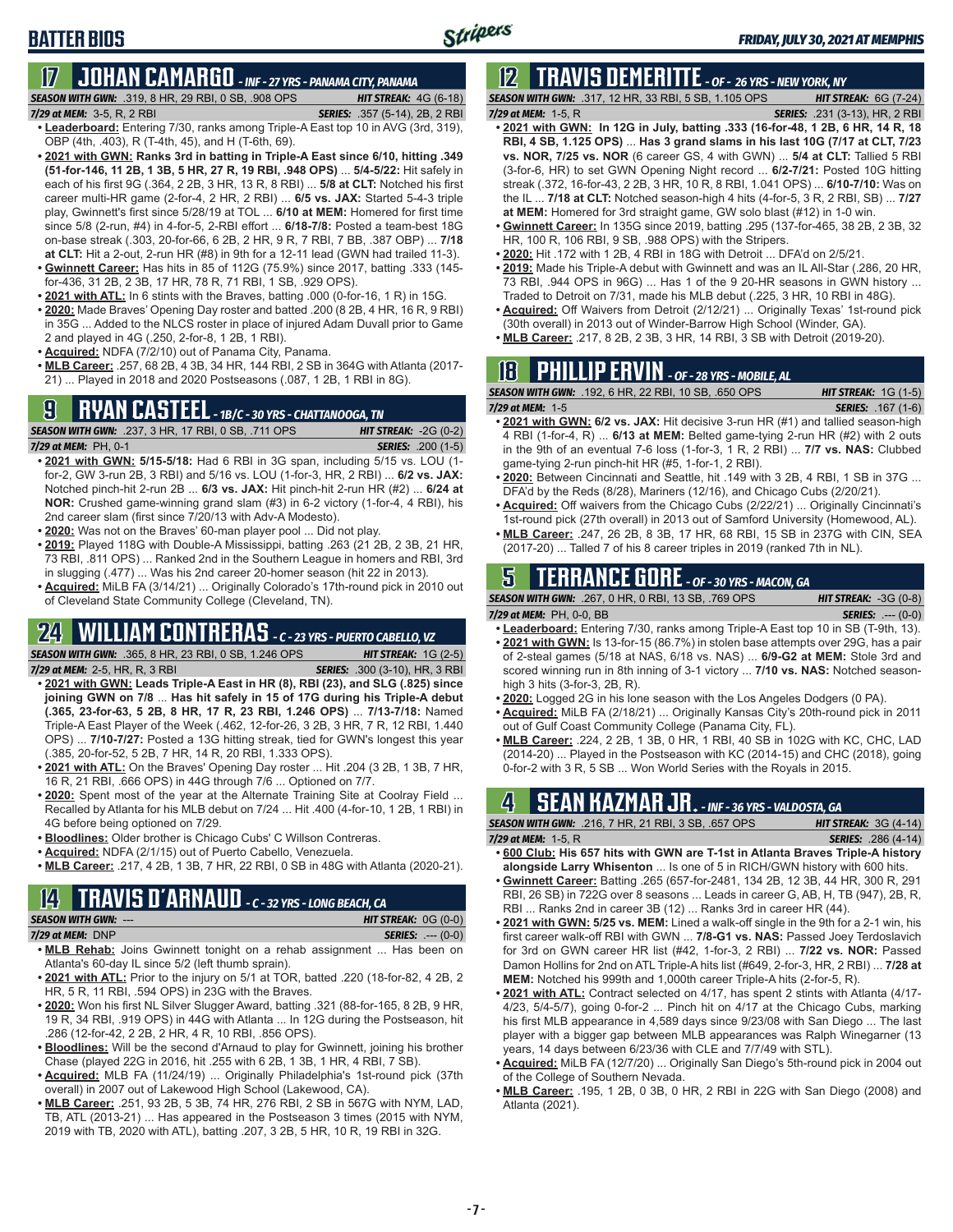# **BATTER BIOS**

### **22 JASON KIPNIS** *- INF - 34 YRS - NORTHBROOK, IL*

*SEASON WITH GWN:*.268, 5 HR, 19 RBI, 0 SB, .828 OPS *HIT STREAK:* -1G (0-1) *7/29 at MEM:*DNP *SERIES:* .--- (0-0)

- **• 2021 with GWN: Has 5 multi-hit efforts in 10G since 7/6, batting .341 (14-for-41, 3 2B, 1 3B, 2 HR, 8 R, 10 RBI)** ... **5/28 vs. MEM:** Belted decisive 3-run HR (#1, 2-for-3, 3 RBI) ... **6/16 at NAS:** Hit game-winning HR (#2), a 2-run shot (2-for-4,, 2 RBI) ... **7/14 at CLT:** Fell a triple shy of the cycle (3-for-5, 2B, HR, 3 R, 2 RBI).
- **• 2020:** In his lone season with the Chicago Cubs, hit .237 (8 2B, 1 3B, 3 HR, 16 RBI, 1 SB) in 44G ... Played in 2G during the Postseason (0-for-3, 1 BB, 1 SO) ... Elected Free Agency on 10/28.
- **• Acquired:** MiLB FA (3/29/21) ... Originally Cleveland's 2nd-round pick in 2009 out of Arizona State University (Tempe, AZ).
- **• MLB Career:** .260, 260 2B, 24 3B, 126 HR, 545 RBI, 136 SB in 1,165G with CLE, CHC (2011-20) ... Was 2-time AL All-Star with the Indians (2013, 2015) ... Hit .192 (3 2B, 1 3B, 4 HR, 9 RBI) in 26G during the Postseason with CLE (2013, 2016-18) and CHC (2020).

### **20 JONATHAN MORALES** *- C - 26 YRS - ARROYO, PUERTO RICO*

### *SEASON WITH GWN:*.135, 1 HR, 7 RBI, 0 SB, .336 OPS *HIT STREAK:* -1G (0-5)

- *7/29 at MEM:*DNP *SERIES:* .000 (0-5) **• 2021 with GWN: 5/7 at CLT:** Tied his single-game career high with 5 RBI, going 2-for-6 with a 3-run HR (#1) in the 9th.
- **• 2020:** Spent entire year at Braves Alternate Site in Gwinnett (no MLB debut) ... Played for Caguas of the Puerto Rican Winter League (.394, 3 HR, 9 RBI in 13G), earning PWL Postseason All-Star honors.
- **• 2019:** Hit .240 (13 2B, 2 HR, 27 R, 25 RBI) in 80G between Double-A Mississippi and Gwinnett ... Logged 1 game during the IL Playoffs (0-for-1, BB).
- **• Acquired:** Braves' 25th-round pick in 2015 out of Miami-Dade Community College.

## **15 CRISTIAN PACHE** *- OF - 22 YRS - SANTO DOMINGO CENTRO, D.R.*

*SEASON WITH GWN:*.237, 6 HR, 21 RBI, 4 SB, .711 OPS *HIT STREAK:* -1G (0-1) *7/29 at MEM:* PH, 0-1 *SERIES:* .100 (1-10), HR, RBI

- **• MLB.com Prospect Ranks:** #1 (Braves Top 30), #10 (Top 100). **• 2021 with GWN: Hitting .281 (18-for-64, 1 2B, 4 HR, 16 R, 11 RBI, 3 SB) in his last 18G since 7/8** ... **5/29-6/1:** Assigned to rehab (right hamstring inflammation), played 1G before being activated/optioned on 6/2 ... **6/5 vs. JAX:** Went 3-for-6 with 2 2B, including game-tying 2-run 2B in 9th ... **6/10 at MEM:** Tallied his first career multi-HR game (3-for-5, 2 HR, 3 R, 4 RBI) ... **6/30 at DUR:** Notched last-AB GWRBI single in 9th for 2-1 win (2-for-3, 2B, RBI) ... **7/21 vs. NOR:** Homered in
- both games of a DH (#3-4, 2-for-6, 2 R, 2 RBI). **• 2021 with ATL:** On Atlanta's Opening Day roster for the first time ... Hit .111 (3 2B, 1 HR, 6 R, 4 RBI) in 22G ... Placed on IL twice, on 4/14 and 5/14 ... Was at the Alternate Training Site from 4/24-4/30.
- **• 2020:** Spent most of the year at the Alternate Training Site ... Made his MLB debut on 8/21 vs. Philadelphia (1-for-4) ... Played just 2G during regular season (.250) ... Also made MLB Postseason debut (.182, 1 2B, 1 HR, 4 R, 4 RBI in 12G).
- **• 2019:** Between Mississippi (104G) and Gwinnett (26G), hit .277 (36 2B, 9 3B, 12 HR, 63 R, 61 RBI, 8 SB, .802 OPS) in 130G ... Named a Southern League Postseason All-Star and MLB All-Star Futures Game participant.
- **• Acquired:** NDFA (7/4/15) out of Santo Domingo Centro, D.R.
- **• MLB Career:** .119, 3 2B, 0 3B, 1 HR, 4 RBI, 0 SB in 24G with Atlanta (2020-21).

### **2 YOLMER SANCHEZ** *- INF - 29 YRS - MARACAY, VENEZUELA*

*SEASON WITH GWN:*.182, 3 HR, 19 RBI, 4 SB, .549 OPS *HIT STREAK:* 3G (3-12) *7/29 at MEM:*1-4, RBI *SERIES:* .250 (3-12), HR, 3 RBI

- **• 2021 with GWN: 5/7 at CLT:** Went 3-for-5 with 3 runs, 3 RBI and GWN's first triple of the year ... **6/9-G2 at MEM:** Stole home plate as part of a double-steal with Drew Waters, scored tying run in 3-1 win (1-for-2, R, SB) ... **6/16 vs. NAS:** After going 30G without a homer, launched his 1st of the year (3-run, 1-for-2, 3 RBI) ... **7/28 at MEM:** Hit a game-tying 2-run HR (#3) with 2 outs in 9th of 8-7 loss.
- **• 2020:** Played 11G with the Chicago White Sox, batting .313 (3 2B, 1 HR, 1 RBI, 1.164 OPS) ... Made his MLB Postseason debut in the ALWCS (1G, no at-bat).
- **• Acquired:** MiLB FA (3/31/21) ... Originally a NDFA with Chi. White Sox (5/29/09). **• MLB Career:** .245, 113 2B, 24 3B, 32 HR, 215 RBI, 30 SB in 657G with the Chi. White Sox (2014-20) ... Won an AL Gold Glove in 2019 (.987 FPCT at 2B).

# **26 TRAVIS SNIDER** *- OF/INF - 33 YRS - KIRKLAND, WA*

*SEASON WITH GWN:*.176, 3 HR, 8 RBI, 1 SB, .637 OPS *HIT STREAK:* -2G (0-5) *7/29 at MEM:* 0-2 *SERIES:* .000 (0-2)

- **• 2021 with GWN: 5/5-5/9:** Drew 8 walks in his first 3G ... **6/18 vs. NAS:** Homered for the first time since 5/7 at CLT, a solo shot (#2) as part of 6-run comeback in 8-7 win (1-for-3, 2 RBI) ... **7/15 at CLT:** Blasted go-ahead 2-run HR (#3) in 8th of 11-10 win (1-for-4, 2 RBI).
- **• 2020:** Signed by Miami on 7/24 and reported to the Marlins' Alternate Training Site in Jupiter, FL, but was released on 8/27 and did not reach the Majors.
- **• 2019:** Played for Triple-A Reno in Arizona's system (.294, 22 2B, 4 3B, 11 HR, 41 RBI, 3 SB, .899 OPS in 93G).
- **• Acquired:** MiLB FA (2/26/21) ... Originally Toronto's 1st-round pick (14th overall) in 2006 out of Henry M. Jackson High School (Mill Creek, WA).
- **• MLB Career:** .244, 100 2B, 7 3B, 54 HR, 212 RBI, 22 SB in 630G with TOR, PIT, BAL (2008-15) ... Played for PIT in Postseason from 2013-15 (1-for-4 in 3G).

# **11 Drew WATERS** *- OF - 22 YRS - ATLANTA, GA*

| <b>SEASON WITH GWN:</b> .262, 8 HR, 27 RBI, 16 SB, .790 OPS | <b>HIT STREAK: 2G (5-10)</b>     |
|-------------------------------------------------------------|----------------------------------|
| 7/29 at MEM: $4-5$ , 2B, 2R                                 | <b>SERIES:</b> .357 (5-14), 2 2B |

- **• Leaderboard:** Entering 7/30, ranks among Triple-A East top 10 in SB (T-4th, 16), R (T-6th, 43), and 2B (T-9th, 17).
- **• MLB.com Prospect Ranks:** #2 (Braves Top 30), #25 (Top 100 Prospects).
- **• 2021 with GWN: In July, leads Triple-A East in XBH (17), batting .319 (30-for-94, 11 2B, 1 3B, 5 HR, 22 R, 17 RBI, 4 SB, .983 OPS)** ... **5/15-6/10:** Hit .316 (25 for-79, 4 2B, 3 HR, 16 R, 9 RBI, 6 SB, .906 OPS) in 21G ... **5/18 at NAS:** Recorded first career multi-HR game (3-for-5, 2 HR, 3 RBI) and became the first GWN player to homer from both sides of the plate since Mel Rojas Jr. (7/7/16 at CLT) ... **5/19 at NAS:** Fell a triple shy of the cycle in first 4-hit game at Triple-A (4-for-5, 2B, HR, 2 R, 2 RBI, 2 SB) ... **6/9-G2 at MEM:** Lined RBI single in 8th (2-for-3, R, RBI) for last-at-bat 3-1 win ... **7/2-7/18:** Posted 13G on-base streak (.357, 20-for-56, 8 2B, 1 3B, 2 HR, 14 R, 10 RBI, 4 SB).
- **• Futures Game:** Played for the NL Team in the 2021 SiriusXM All-Star Futures Game on 7/11 at Coors Field (1-for-1, BB) ... Was the 7th active Gwinnett player selected to the game (1st since RHP Touki Toussaint in 2018).
- **• 2020:** Spent entire year at Braves Alternate Site in Gwinnett (no MLB debut).
- **• 2019:** Hit .309 (40 2B, 9 3B, 7 HR, 80 R, 52 RBI, 16 SB) in 134G with Double-A Mississippi and Gwinnett ... Won Southern League Batting Title (.319, best in MIS history) and Most Valuable Player (1st in MIS history) ... Ranked among MiLB top 5 in doubles (T-3rd, 40) and hits (5th, 163).
- **• Acquired:** Braves' 2nd-round pick in 2017 out of Etowah High School (Woodstock, GA) ... Named Gatorade Georgia Baseball Player of the Year in 2017.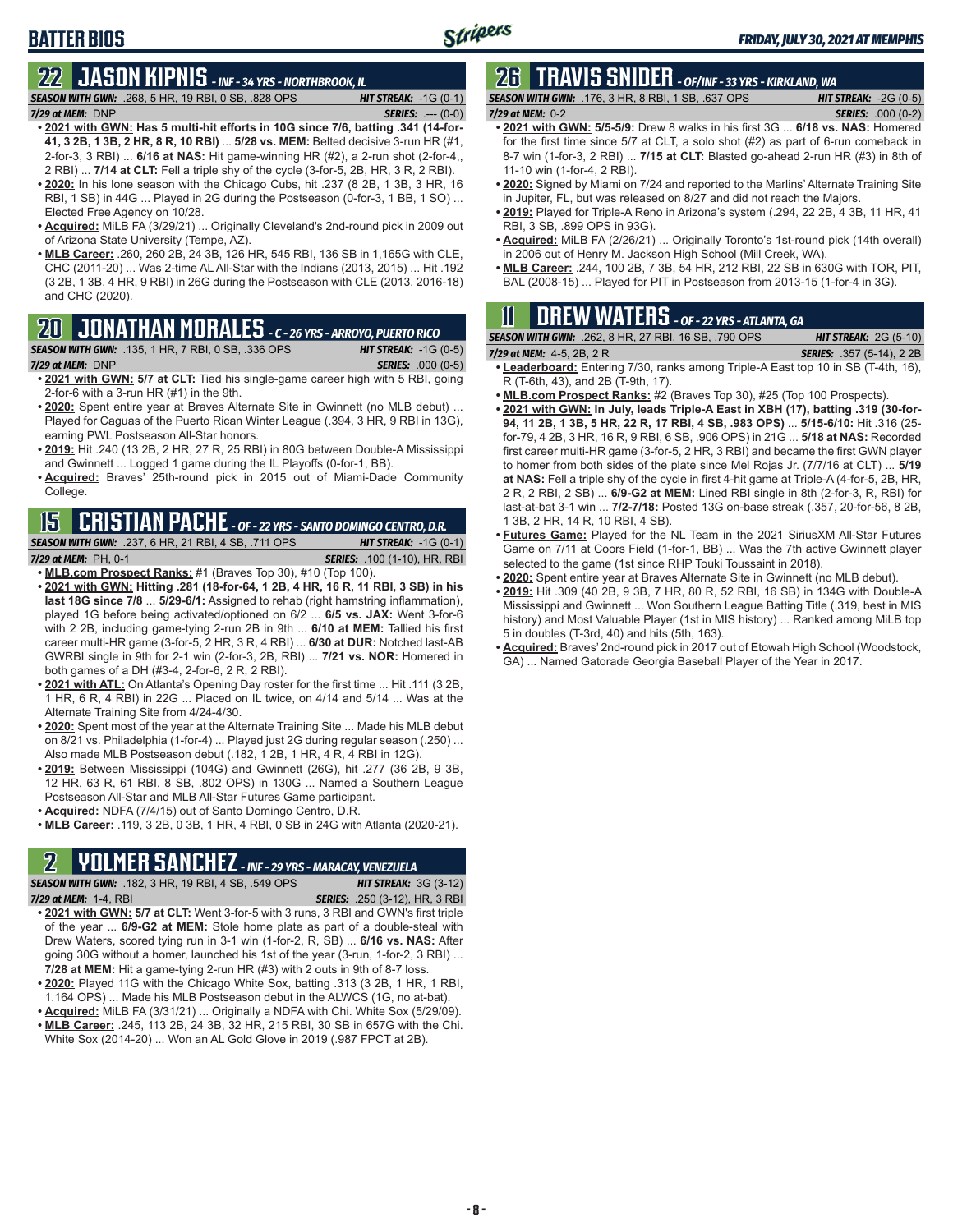### **SEASON SUMMARY**



## **TEAM HIGHS & LOWS**

| <b>OFFENSE:</b>  |  |
|------------------|--|
|                  |  |
|                  |  |
|                  |  |
|                  |  |
|                  |  |
|                  |  |
|                  |  |
|                  |  |
|                  |  |
|                  |  |
|                  |  |
|                  |  |
|                  |  |
|                  |  |
|                  |  |
|                  |  |
|                  |  |
| <b>PITCHING:</b> |  |
|                  |  |
|                  |  |
|                  |  |
|                  |  |
|                  |  |
|                  |  |
|                  |  |

### **DEFENSE:**

| <u>ULI LIVUL.</u>                                               |  |
|-----------------------------------------------------------------|--|
| Most Double Plays Turned, Game  3 (5x, last: 7/16 at Charlotte) |  |
|                                                                 |  |
|                                                                 |  |
|                                                                 |  |
|                                                                 |  |
|                                                                 |  |

Most Home Runs Allowed, Game .............................................6 (7/18 at Charlotte) Most Hit Batsmen, Game ..........................................................3 (6/11 at Memphis) Most Wild Pitches, Game ............................................ 3 (4x, last: 7/15 at Charlotte)

### **TEAM MISCELLANEOUS**

| Largest Blown Lead (Loss) 3 Runs (3x, last: 7/4 at Durham, 3-0, 4-5) |
|----------------------------------------------------------------------|
|                                                                      |
|                                                                      |
|                                                                      |
|                                                                      |
|                                                                      |
|                                                                      |
|                                                                      |
|                                                                      |
|                                                                      |

### **INDIVIDUAL HIGHS & LOWS**

| <b>HITTING (GAME):</b> |                                                                   |
|------------------------|-------------------------------------------------------------------|
|                        | Hits ……………………………………………………………4 (7x, last: Waters, 7/29 at Memphis) |
|                        |                                                                   |
|                        |                                                                   |
|                        |                                                                   |
|                        |                                                                   |
|                        |                                                                   |
|                        |                                                                   |
|                        |                                                                   |
|                        |                                                                   |
|                        |                                                                   |
|                        |                                                                   |
|                        |                                                                   |
|                        |                                                                   |
|                        |                                                                   |

#### **PITCHING (GAME):**

#### **DEFENSE (GAME):**

### **STREAKS**

#### **OFFENSIVE (LONGEST IN 2021 ONLY):**

#### **PITCHING (LONGEST IN 2021 ONLY):**

### **LAST TIME IT HAPPENED (GWINNETT REGULAR-SEASON HISTORY)**

#### **INDIVIDUAL OFFENSE:**

|                             | Homers, Both Sides of Plate  Drew Waters (5/18/21 at Nashville)            |
|-----------------------------|----------------------------------------------------------------------------|
|                             |                                                                            |
|                             |                                                                            |
|                             | Back-to-Back-to-Back Homers  Arcia/Camargo/Demeritte (5/8/21 at Charlotte) |
|                             |                                                                            |
|                             |                                                                            |
|                             |                                                                            |
|                             |                                                                            |
|                             |                                                                            |
|                             |                                                                            |
|                             |                                                                            |
|                             |                                                                            |
|                             |                                                                            |
|                             |                                                                            |
| <b>INDIVIDUAL PITCHING:</b> |                                                                            |
| 0.0 Inning Perfect Came     | Nover                                                                      |

| 9.0-Inning No-Hitter (Solo)Todd Redmond (5/28/10 at Louisville)                 |  |
|---------------------------------------------------------------------------------|--|
| 9.0-Inning No-Hitter (Comb.)  Wooten/Marksberry/Ramirez (6/30/16 at Louisville) |  |
|                                                                                 |  |
|                                                                                 |  |
|                                                                                 |  |
| 21 Consecutive Saves Converted Jairo Asencio (9/6/09-8/8/11)                    |  |
| 25.0-Inning Scoreless Streak Stephen Marek, 25.1 IP (6/6/10-8/2/10)             |  |
|                                                                                 |  |

### **TEAM OFFENSE:**

| <b>TEAM PITCHING:</b> |                                                                     |
|-----------------------|---------------------------------------------------------------------|
|                       |                                                                     |
|                       |                                                                     |
|                       |                                                                     |
|                       |                                                                     |
|                       |                                                                     |
|                       |                                                                     |
|                       |                                                                     |
|                       |                                                                     |
|                       |                                                                     |
| <b>TEAM DEFENSE:</b>  |                                                                     |
|                       | Turn a Triple Play  6/5/21 vs. Jacksonville (Camargo-Kipnis-Snider) |
|                       |                                                                     |

## **TEAM MISCELLANEOUS:**<br>18-Run Margin of Victory.....